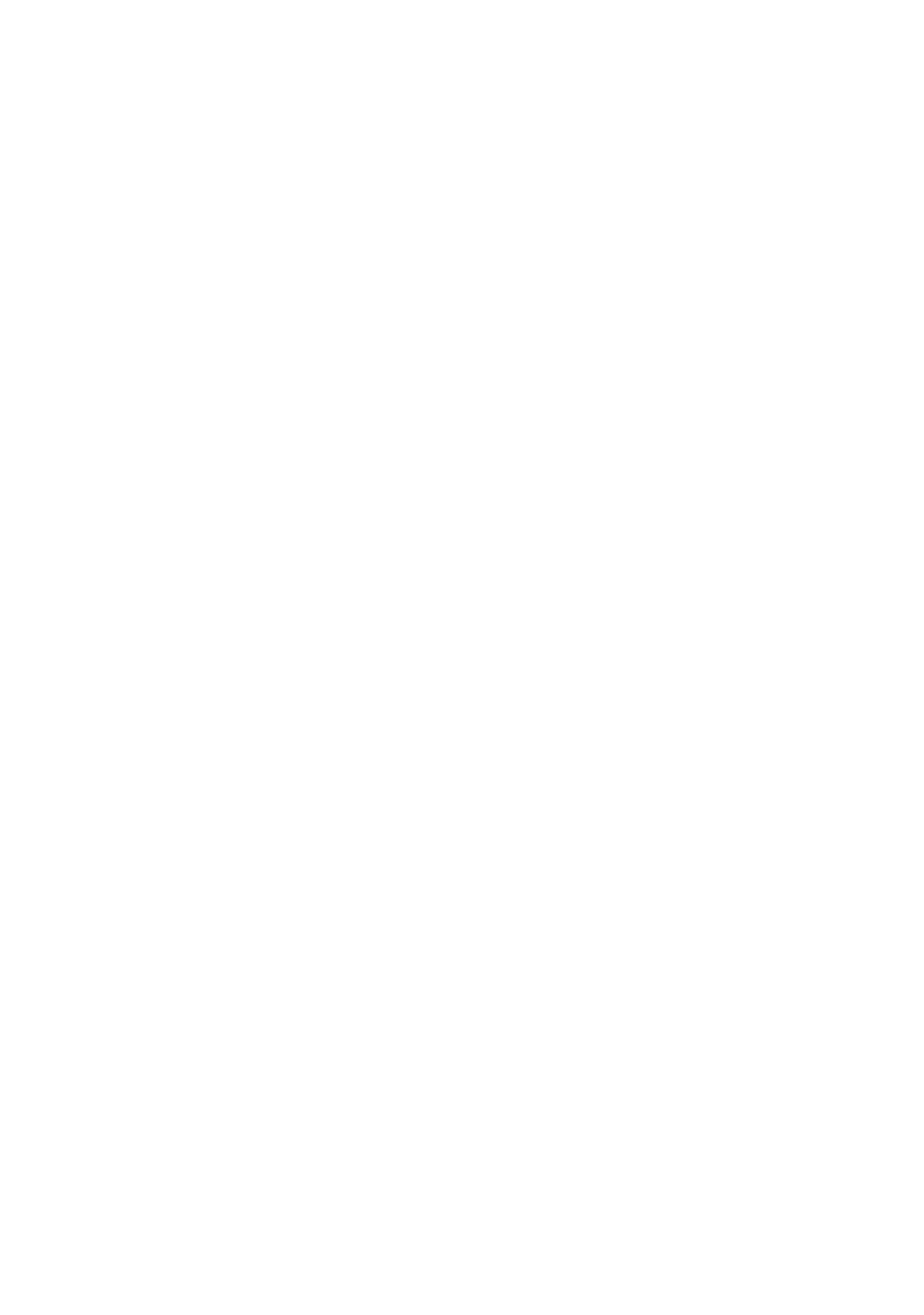XKLOADER3, Code Hopping™, DEI®, Doubleguard®, ESP™, FailSafe®, Ghost Switch™, Learn Routine™, Nuisance Prevention® Circuitry, NPC®, Revenger®, Silent Mode™, Soft Chirp®, Stinger®, Valet®, VRS®, and Warn Away® are all Trademarks or Registered Trademarks of Directed.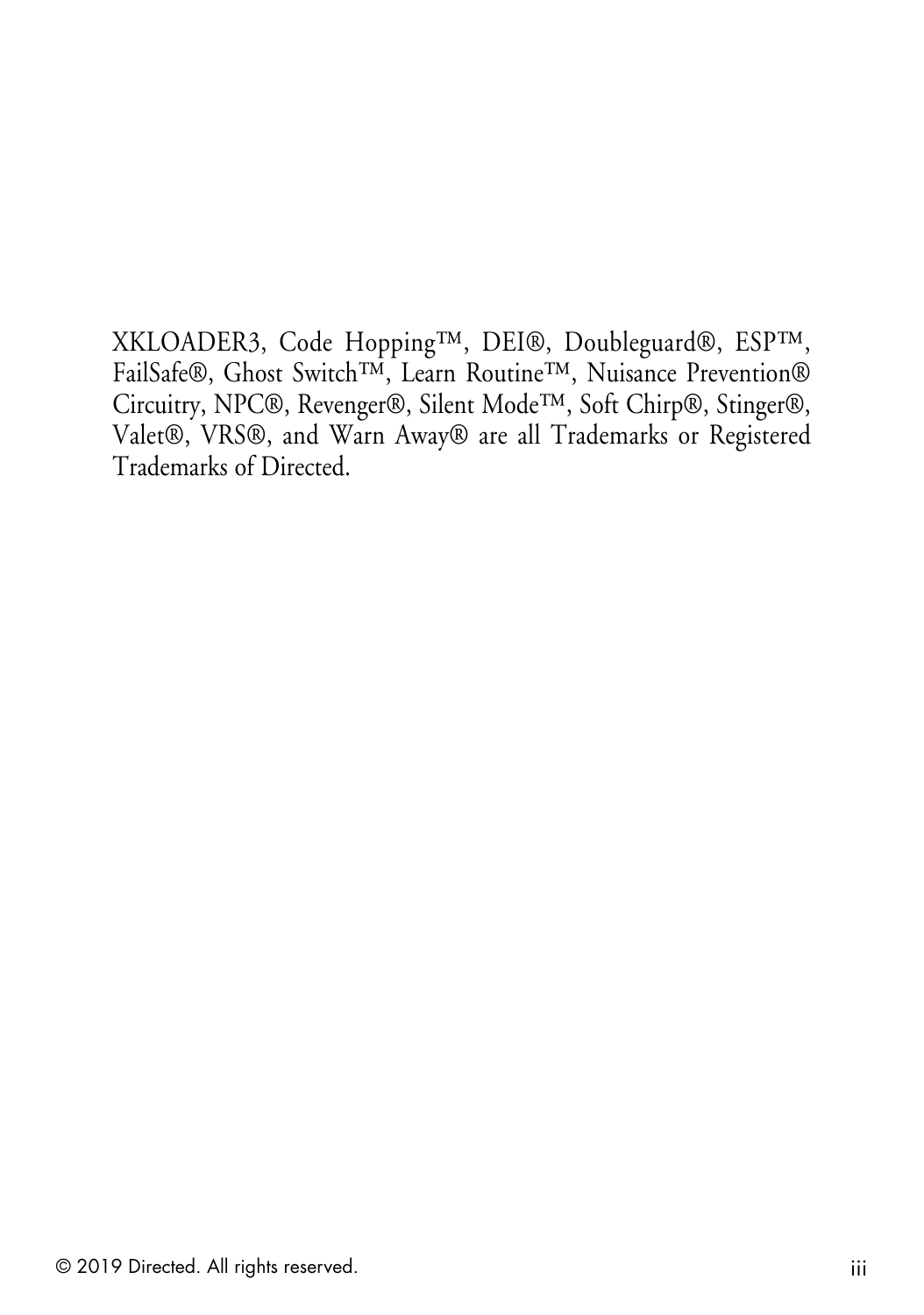### <span id="page-3-0"></span>Important information

### Government regulations



Read the Government regulations section of this manual prior to operating this system.

Warning! Failure to heed this information can result in injury, damage or the illegal use of the system beyond its intended purpose.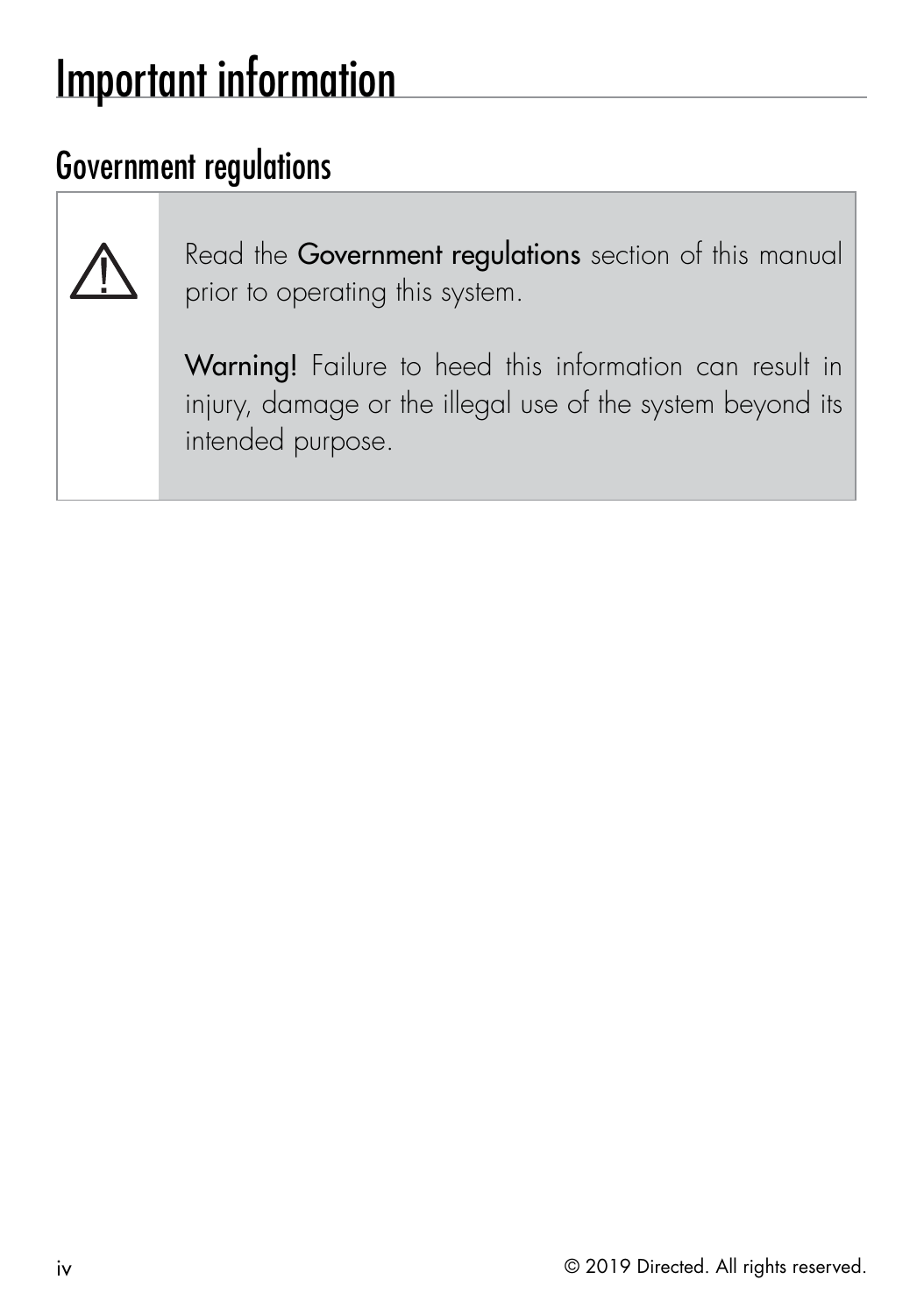### **Contents**

| XKLOADER3/Directed SmartStart, Black 3-pin connector  10 |  |
|----------------------------------------------------------|--|
|                                                          |  |
|                                                          |  |
|                                                          |  |
|                                                          |  |
|                                                          |  |
|                                                          |  |
|                                                          |  |
|                                                          |  |
|                                                          |  |
|                                                          |  |
|                                                          |  |
|                                                          |  |
|                                                          |  |
|                                                          |  |
|                                                          |  |
|                                                          |  |
|                                                          |  |
|                                                          |  |
|                                                          |  |
|                                                          |  |
|                                                          |  |
|                                                          |  |
|                                                          |  |
|                                                          |  |
|                                                          |  |
|                                                          |  |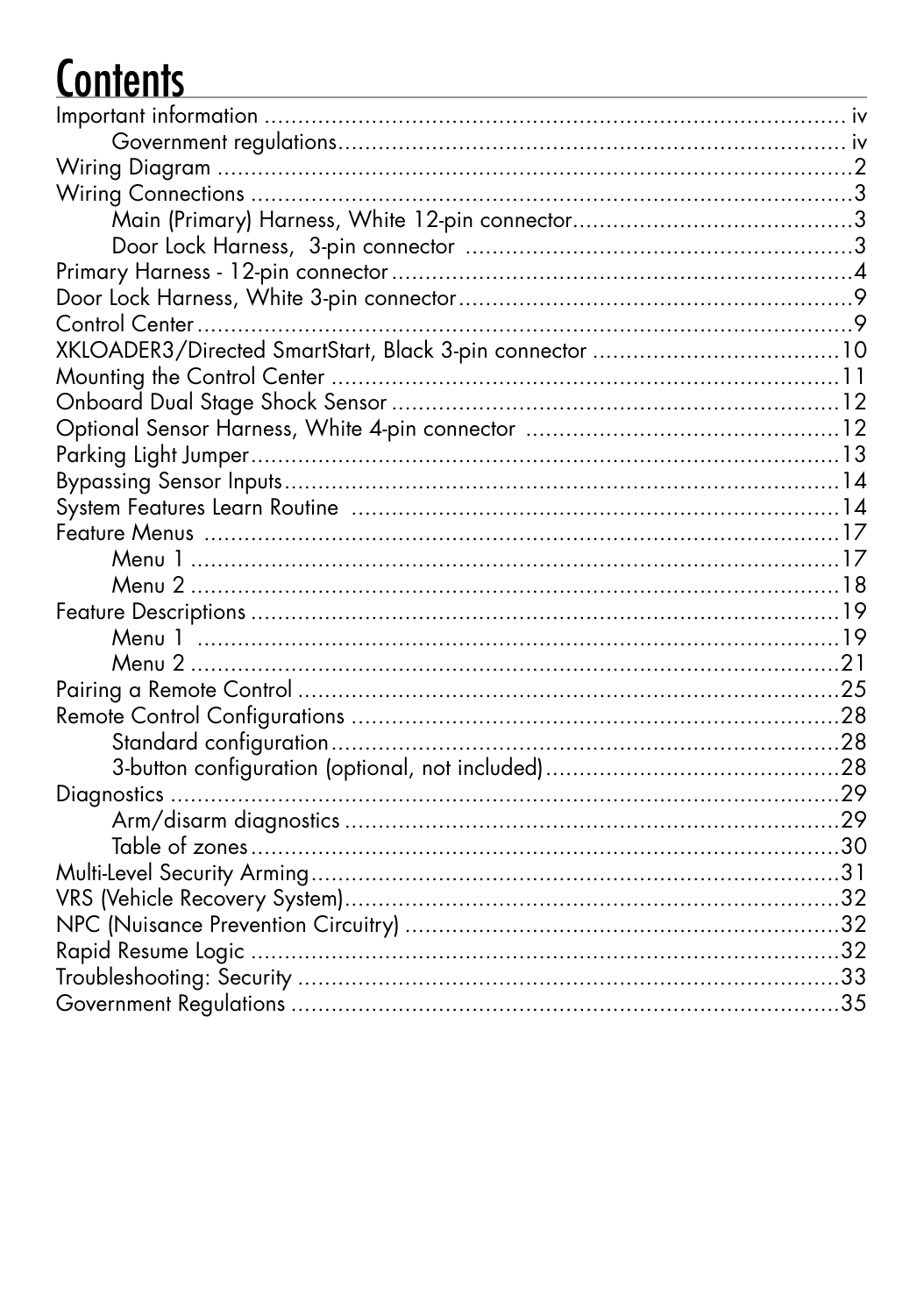# <span id="page-5-0"></span>Wiring Diagram

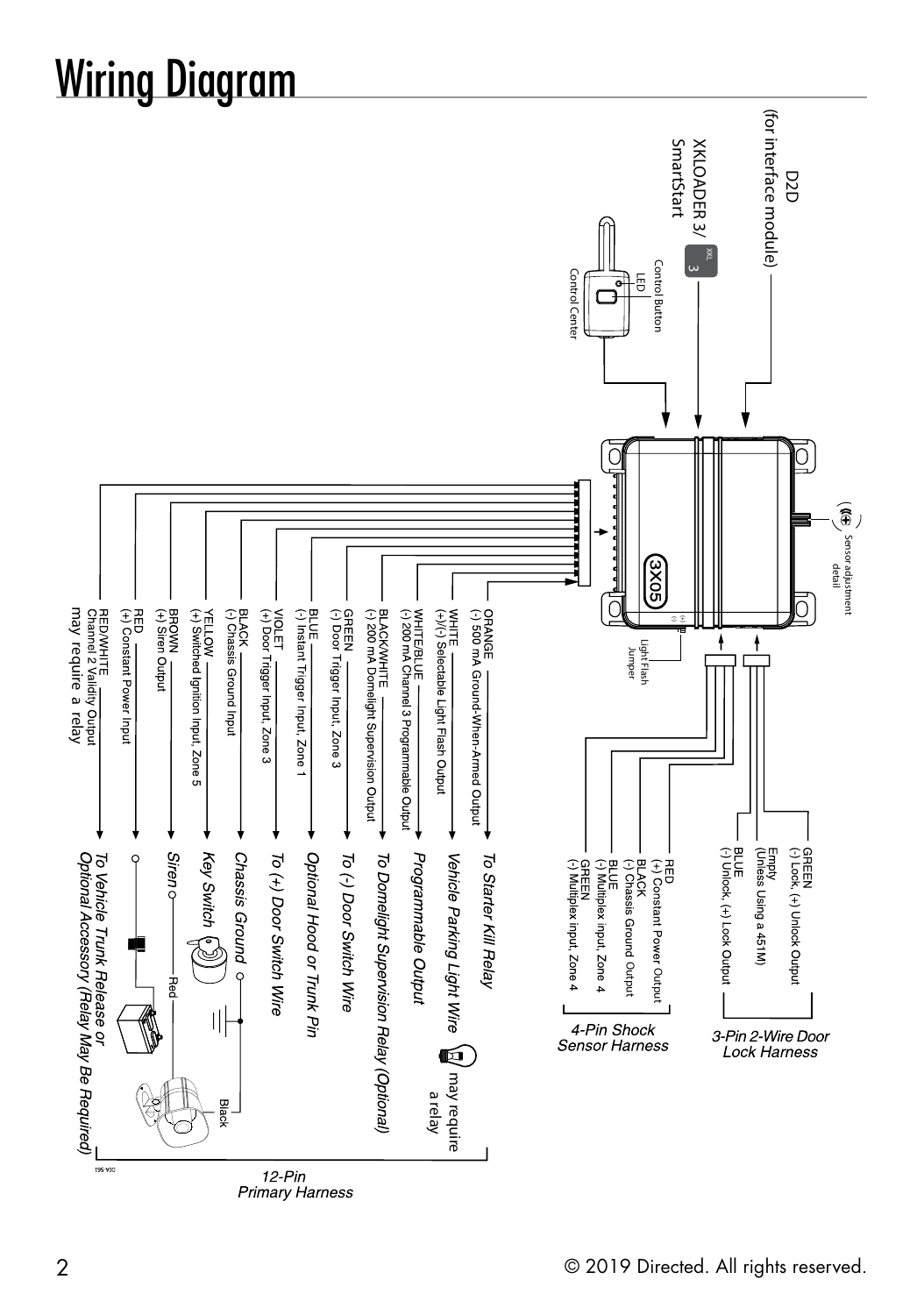# <span id="page-6-0"></span>Wiring Connections

### Main (Primary) Harness, White 12-pin connector

|                        | <b>ORANGE</b>      | (-) 500mA GWA (Ground When Armed) OUTPUT |
|------------------------|--------------------|------------------------------------------|
| 2                      | <b>WHITE</b>       | (+/-) SELECTABLE PARKING LIGHT OUTPUT    |
| 3                      | WHITE/BLUE         | (-) 200 mA CHANNEL 3 PROGRAMMABLE OUTPUT |
| $\boldsymbol{\Lambda}$ | <b>BLACK/WHITE</b> | (-) 200mA DOMELIGHT SUPERVISION OUTPUT   |
| 5                      | <b>GREEN</b>       | (-) DOOR TRIGGER INPUT, ZONE 3           |
| 6                      | <b>BLUE</b>        | (-) INSTANT TRIGGER INPUT, ZONE 1        |
| $\overline{7}$         | <b>VIOLET</b>      | (+) DOOR TRIGGER INPUT, ZONE 3           |
| 8                      | <b>BLACK</b>       | (-) CHASSIS GROUND INPUT                 |
| 9                      | <b>YELLOW</b>      | (+) SWITCHED IGNITION INPUT, ZONE 5      |
| 10                     | <b>BROWN</b>       | (+) SIREN OUTPUT                         |
| 11                     | <b>RED</b>         | (+) CONSTANT POWER INPUT                 |
| 12                     | RED/WHITE          | (-) 200mA CHANNEL 2 OUTPUT               |

Important: NEVER connect 200mA/500mA low current outputs directly to a motor or high current device WITHOUT a relay.

### Door Lock Harness, 3-pin connector

|                | <b>LIGHT BLUE</b> | 200 mA (-) UNLOCK, 200 mA (+) LOCK OUTPUT |
|----------------|-------------------|-------------------------------------------|
| $\overline{2}$ | <b>FMPTY</b>      | NOT USED                                  |
| 3              | <b>GREEN</b>      | 200 mA (-) LOCK, 200 mA (+) UNLOCK OUTPUT |

Important: Never use this wire to drive anything but a relay or a low-current input! The transistorized output can only supply 200 mA of current. Connecting directly to a solenoid, motor, or other high-current device will cause it to fail.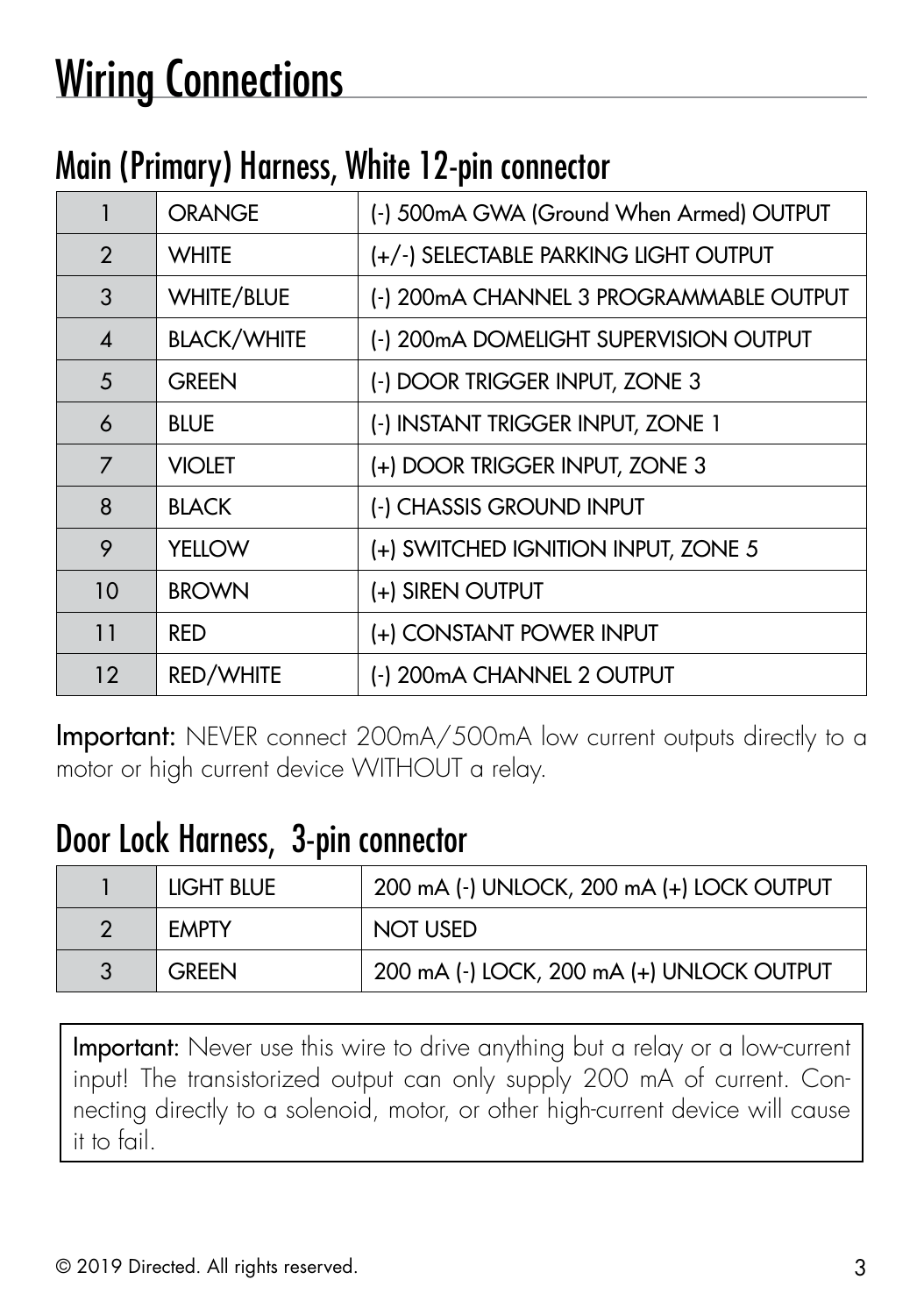### <span id="page-7-0"></span>Primary Harness - 12-pin connector

This guide describes in detail the connection of each wire. Also included are possible applications of each wire. This system was designed with the ultimate in flexibility and security in mind. Many of the wires have more than one possible function. Please read carefully to ensure a thorough understanding of this unit.

#### 1 | ORANGE | (-) 500 mA GWA (Ground When Armed) OUTPUT

This wire supplies a (-) ground as long as the system is armed. This output ceases as soon as the system is disarmed. The Orange wire is pre-wired to control the 8618 starter disable relay. It can supply up to 500 mA of current.

Note: If using the this Orange wire to activate an add-on accessory such as window automation, or voice module a 1-amp diode must be installed to ensure proper operation. Insert the diode as shown in the following diagram.

Important: Never interrupt any wire other than the starter wire.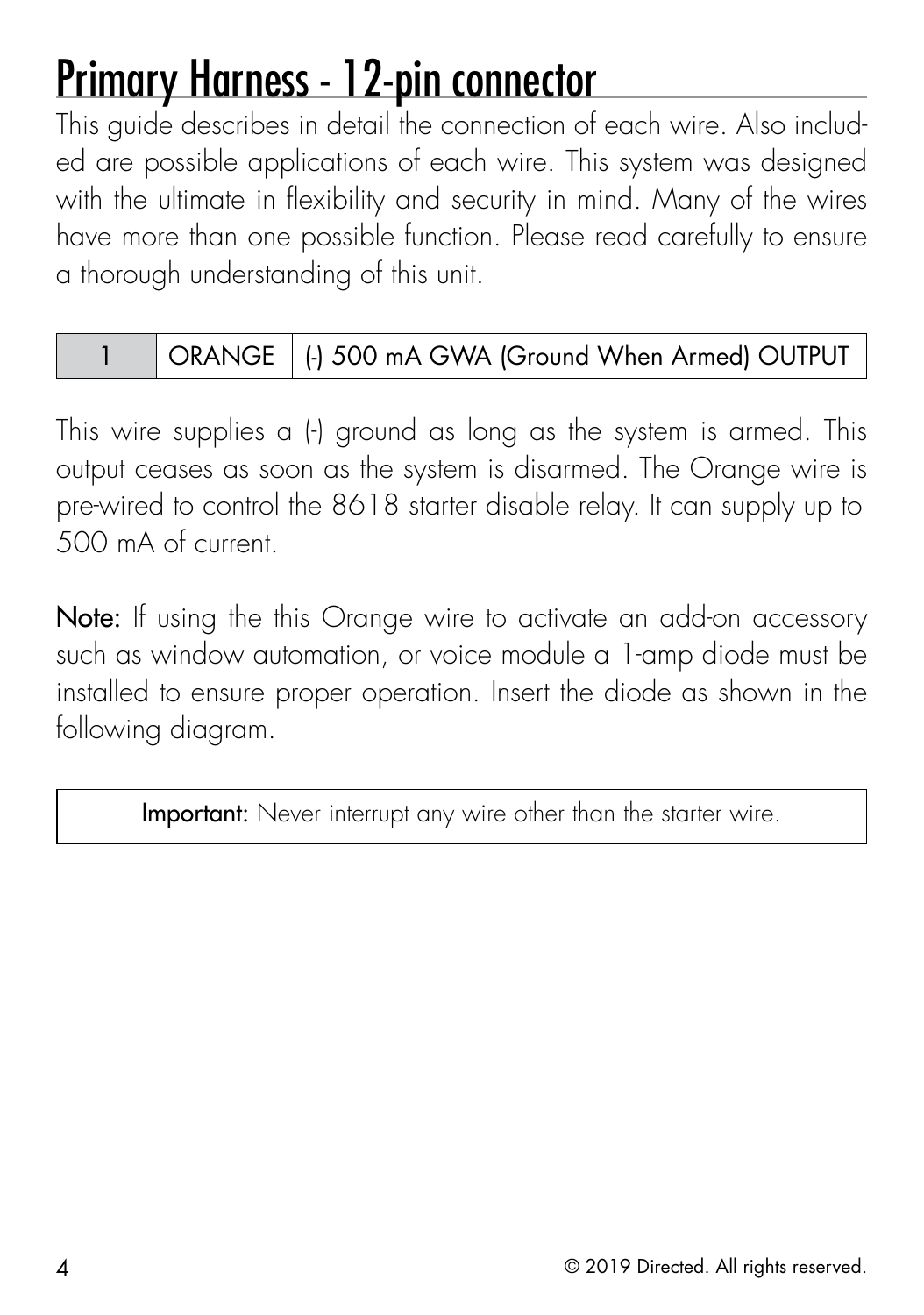

As shipped, this White wire should be connected to the (+) parking light wire. If the parking light polarity jumper is moved to the (-) position (see the Parking light jumper section of this installation guide), this wire supplies a (-) 200 mA output.

For parking light systems that draw 10 amps or more, the jumper must be switched to a (-) parking light output (see the **Parking light jumper** section of this guide). P/N 8617 or a standard automotive SPDT relay must be used for the parking light output.

Important: DO NOT connect the white parking light output to a negative vehicle parking light wire before changing the programming jumper to the negative polarity position or damage to vehicle light circuit may occur.

| WHITF/ | ! 200mA CHANNFI 3 PROGRAMMARIF OIJTPLIT |
|--------|-----------------------------------------|
|        |                                         |

This wire provides a (-) 200 mA output, whenever the remote control button(s) controlling channel 3 output is pressed. This wire can be programmed to provide different types of outputs (see ["System features](#page-17-1) [learn routine" on page 14](#page-17-1) of this guide).

© 2019 Directed. All rights reserved. 5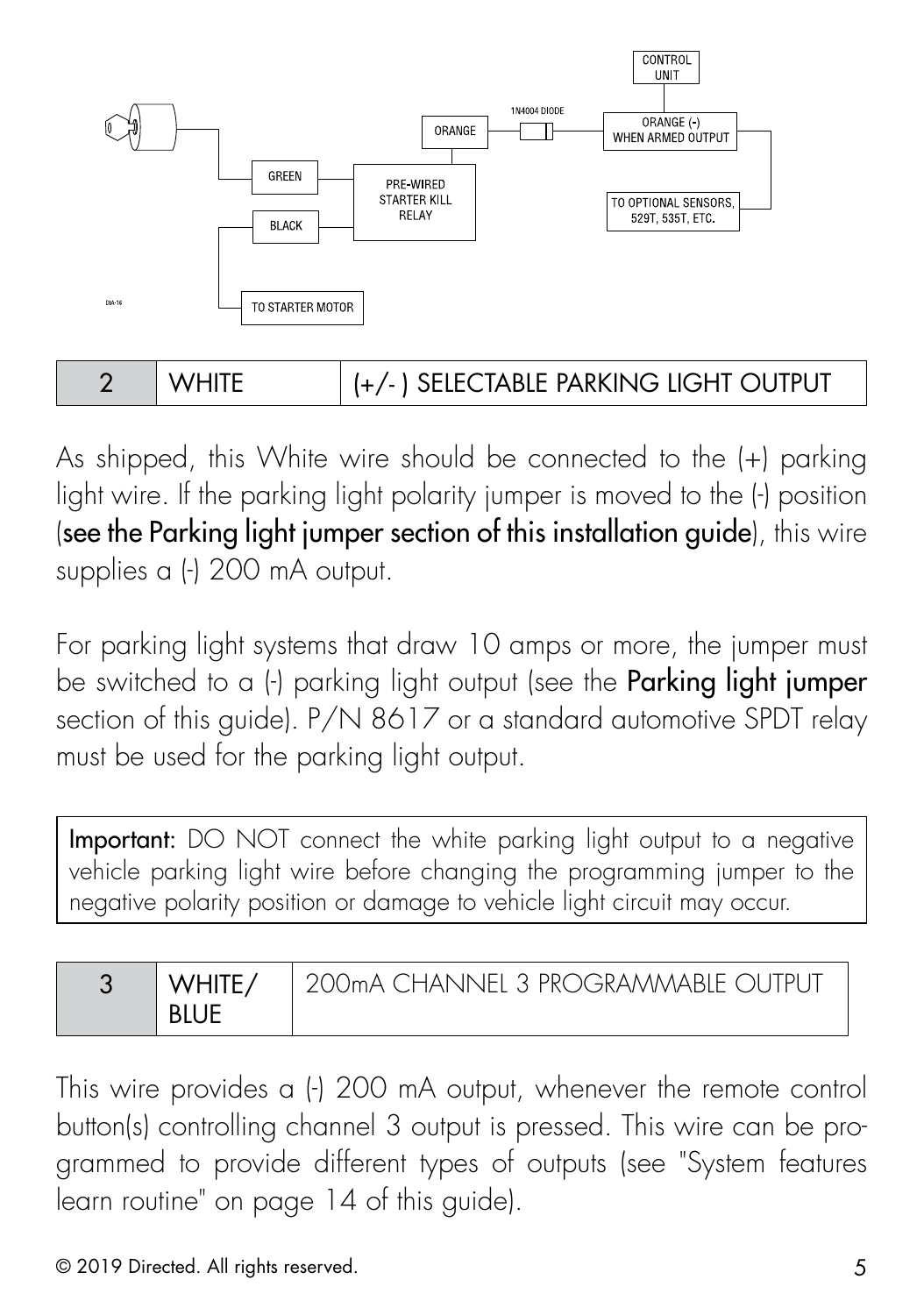Important: Never use this wire to drive anything but a relay or a low-current input! This transistorized output can only supply 200mA, and connecting directly to a solenoid, motor, or other high-current device will cause the module to fail.

| BLACK/WHITE   200mA (-) DOMELIGHT SUPERVISION<br>$\cap$ itpi it |  |
|-----------------------------------------------------------------|--|
|-----------------------------------------------------------------|--|

Connect this wire to an optional domelight supervision relay as shown in the following diagram:



This wire supplies a (-) 200 mA output for 30 seconds when the system is disarmed, and when the ignition is turned off (programmable On/ Off). It will pulse continuously during the alarm trigger duration.

Important: This output is only intended to drive a relay. It cannot be connected directly to the domelight circuit, as the output cannot support the current draw of one or more bulbs.

|  |  | , DOOR TRIGGER INPUT |
|--|--|----------------------|
|--|--|----------------------|

Most vehicles use negative door trigger circuits. Connect the Green wire to a wire showing ground when any door is opened. When con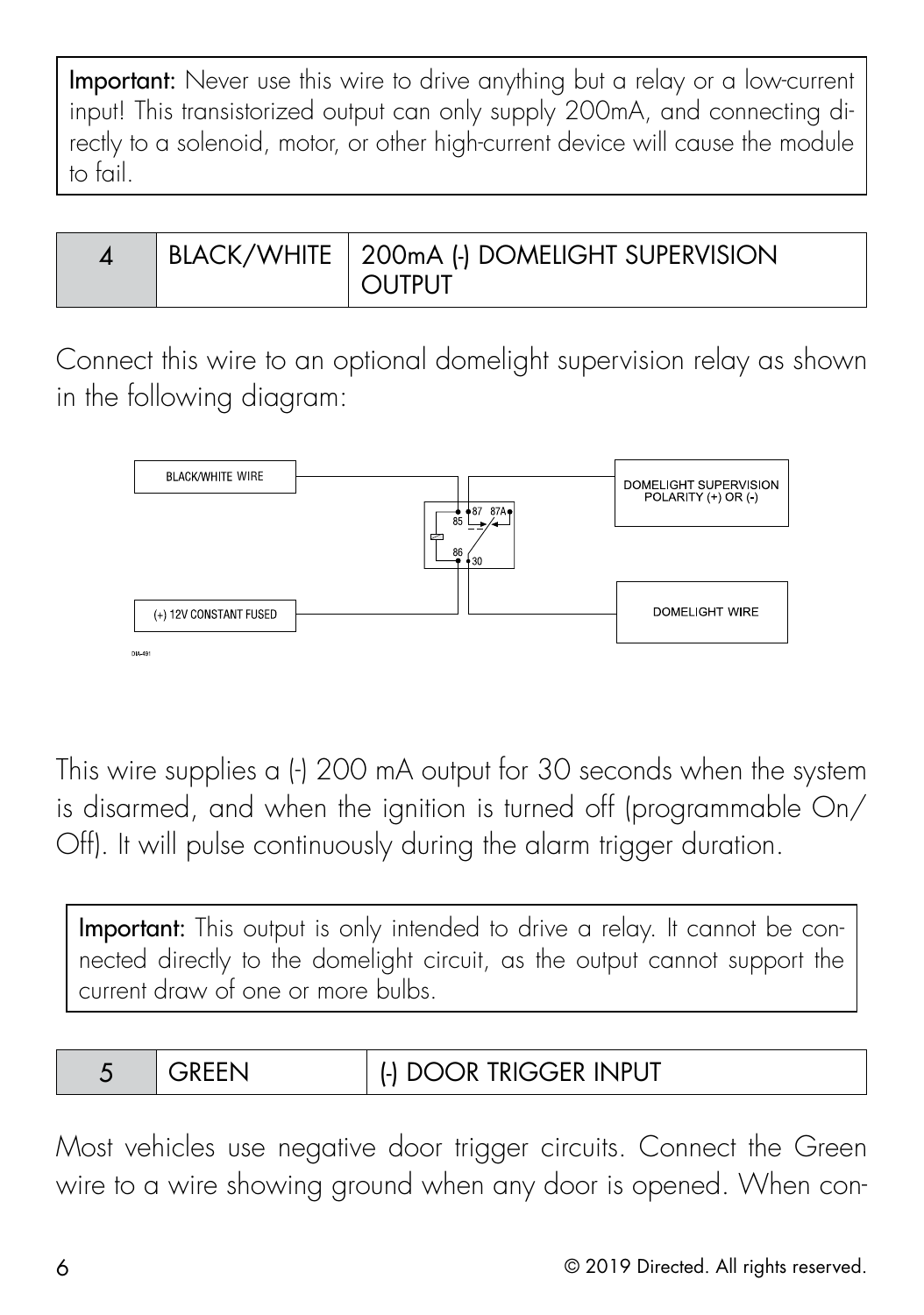necting to newer model vehicles use individual door triggers (see *Tech Tip # 1076* for wiring instructions). This wire reports Zone 3.

Note: If using a door trigger wire that has a delay, Menu 2, Feature # 2-6 or XKLOADER3 can be used to turn door trigger error chirp off.

|  |  | (-) INSTANT TRIGGER INPUT |
|--|--|---------------------------|
|--|--|---------------------------|

This input will respond to a negative input with an instant trigger. It is ideal for hood and trunk pins and will report on Zone 1. It can also be used with Directed single-stage sensors. The Blue instant trigger wire can also be used to shunt sensors during operation of auxiliary channels or remote start. (See "*[Bypassing sensor inputs](#page-17-2)*" on page 14 of this guide.)

|  | <b>VIOLET</b> | (+) DOOR TRIGGER INPUT |
|--|---------------|------------------------|
|--|---------------|------------------------|

Connect the Violet wire to a wire that shows (+)12V when any door is opened. This wire will report Zone 3. If using a door trigger wire that has a delay, Menu 2, Feature # 2-6 or XKLOADER3 can be used to turn door trigger error chirp off.

| (-) CHASSIS GROUND<br><b>ACK</b><br>BL, |  |
|-----------------------------------------|--|
|-----------------------------------------|--|

Connect this wire to a clean, paint-free sheet metal location (driver kick panel). A screw should only be used when in conjunction with a two-sided lock washer. Under dash brackets and door sheet metal are not acceptable ground points. It is recommended that all security components be grounded at the same location.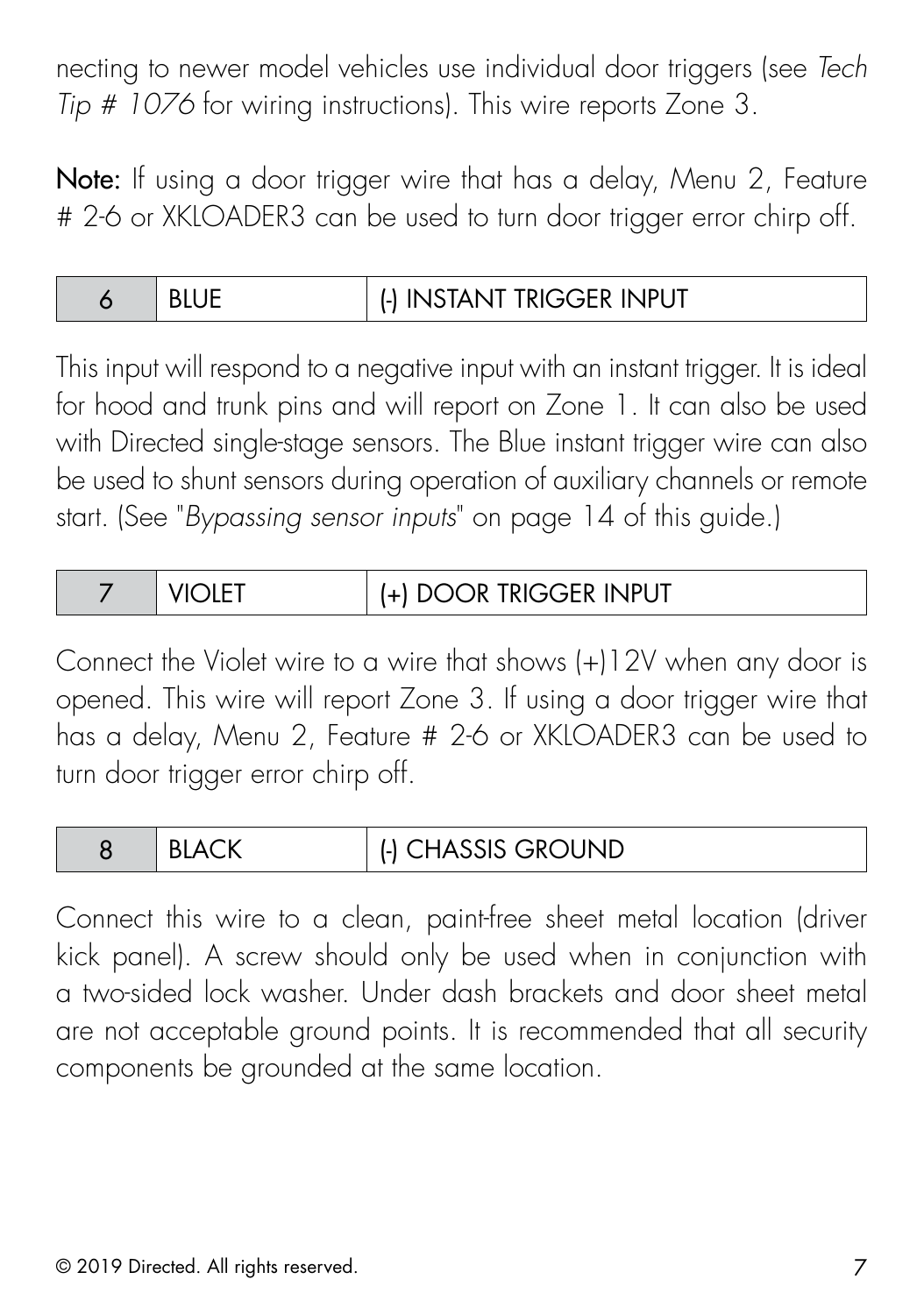| YELLOW |
|--------|
|        |

Connect this wire to the vehicle's (+) 12V ignition wire. This wire is prewired to the starter disable relay and must show (+) 12 volts with the key in RUN position and during cranking.

| 10 | <b>RRC</b> | <b>SIREN OUTPUT</b> |
|----|------------|---------------------|
|----|------------|---------------------|

Connect this to the siren Red wire. Connect the Black wire of the siren to (-) chassis ground, preferably at the same point you connect the control module's Black ground wire.

| I RED | $\vert$ (+) 12V CONSTANT POWER INPUT |
|-------|--------------------------------------|
|       |                                      |

Before connecting this wire, remove the supplied fuse. Connect to the battery positive terminal or the constant 12V supply to the ignition switch.

Note: Always use a fuse within 12 inches of the point you obtain (+)12V. Do not use the 15 amp fuse in the harness for this purpose. This fuse protects the control module.

|  | RED/WHITE | [-] 200mA CHANNEL 2 OUTPUT |
|--|-----------|----------------------------|
|--|-----------|----------------------------|

When the system receives the code controlling channel 2 for longer than 1.5 seconds, the RED/WHITE wire will supply an output as long as the transmission continues. This is often used to operate a trunk/ hatch release or other relay/driven function.

Important: Never use this wire to drive anything but a relay or a low-current input! The transistorized output can only supply 200 mA of current. Connecting directly to a solenoid, motor, or other high-current device will cause it to fail.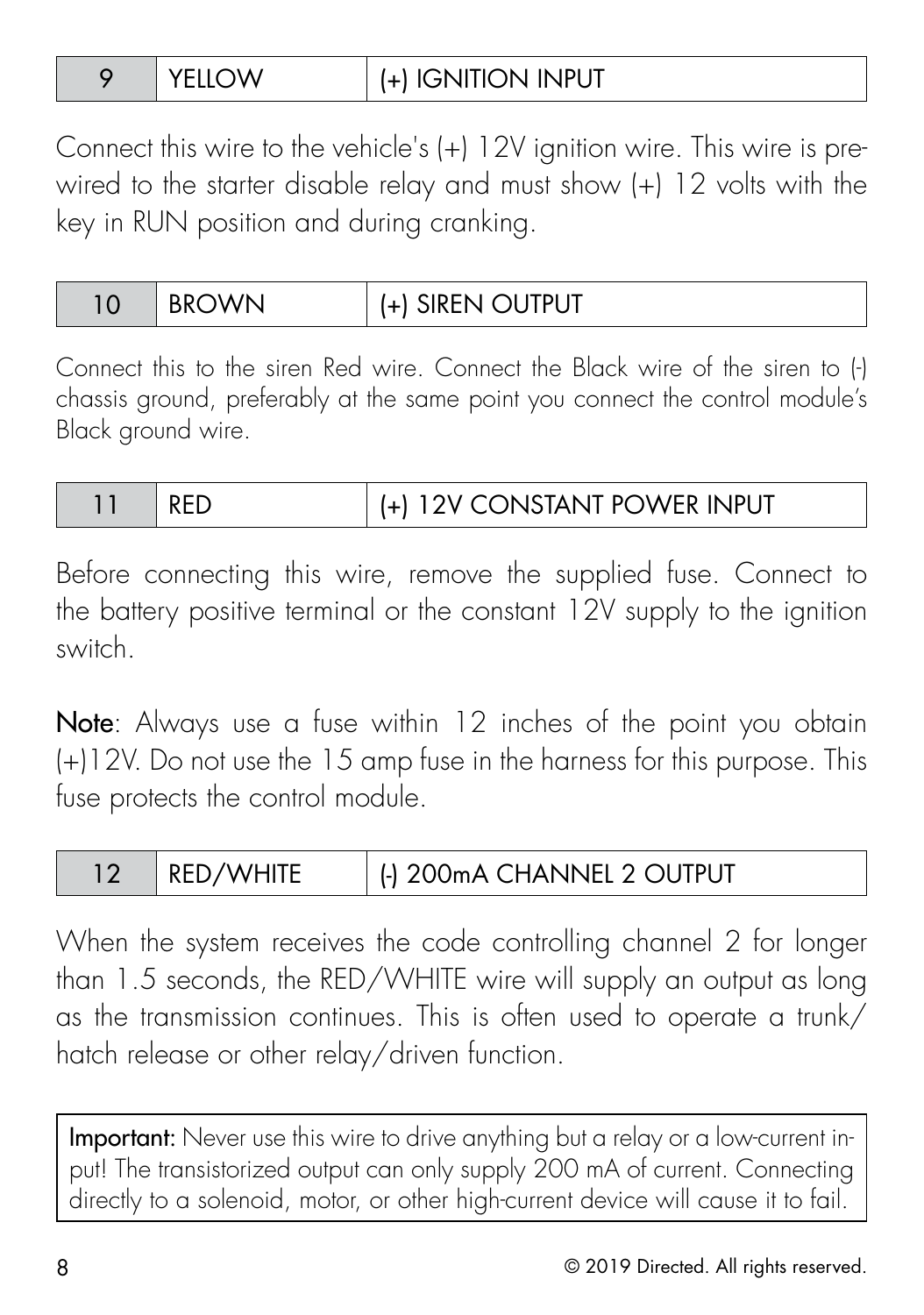<span id="page-12-0"></span>

### Door Lock Harness, White 3-pin connector

For detailed instructions about connecting to the vehicle's power door lock systems, refer to the Door Lock Wiring guide (*Tech Tip # 1041*) available to authorized dealers under the resource tab at: www.Directechs.com.

### Control Center

The LED and the valet switch are incorporated into the Control Center. The control center plugs into the 6-pin port on the module with black RF cable provided.



Control Center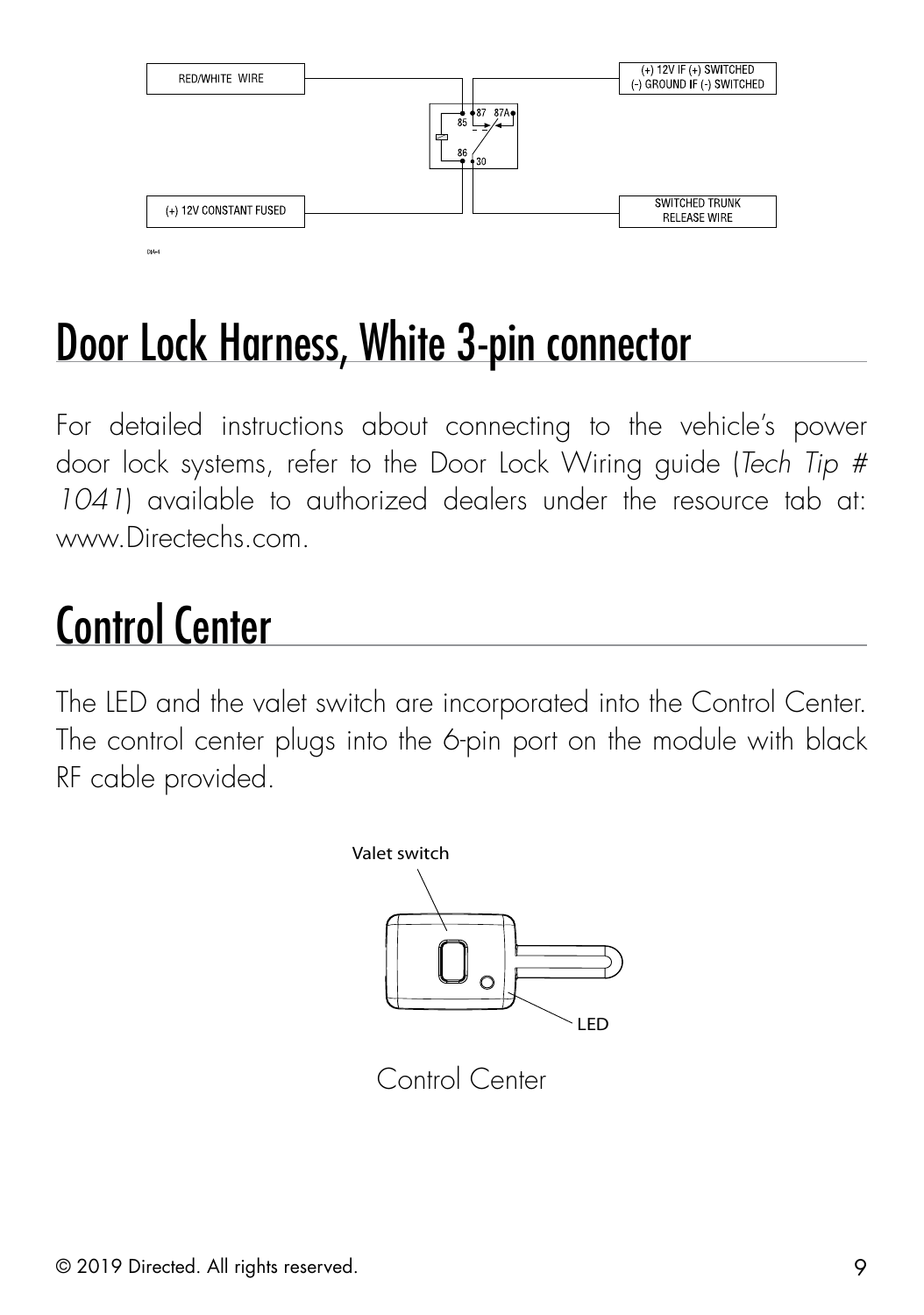### <span id="page-13-0"></span>XKLOADER3/Directed SmartStart, Black 3-pin connector

when using the optional Directed SmartStart module. When using the **2 3** The Black 3-pin port connection is for programming the unit or XKLOADER3 and Directechs mobile app, it is possible to configure any and all of the programmable functions. For more information please refer to the guide packaged with the XKLOADER3/Directed SmartStart.

**XKL**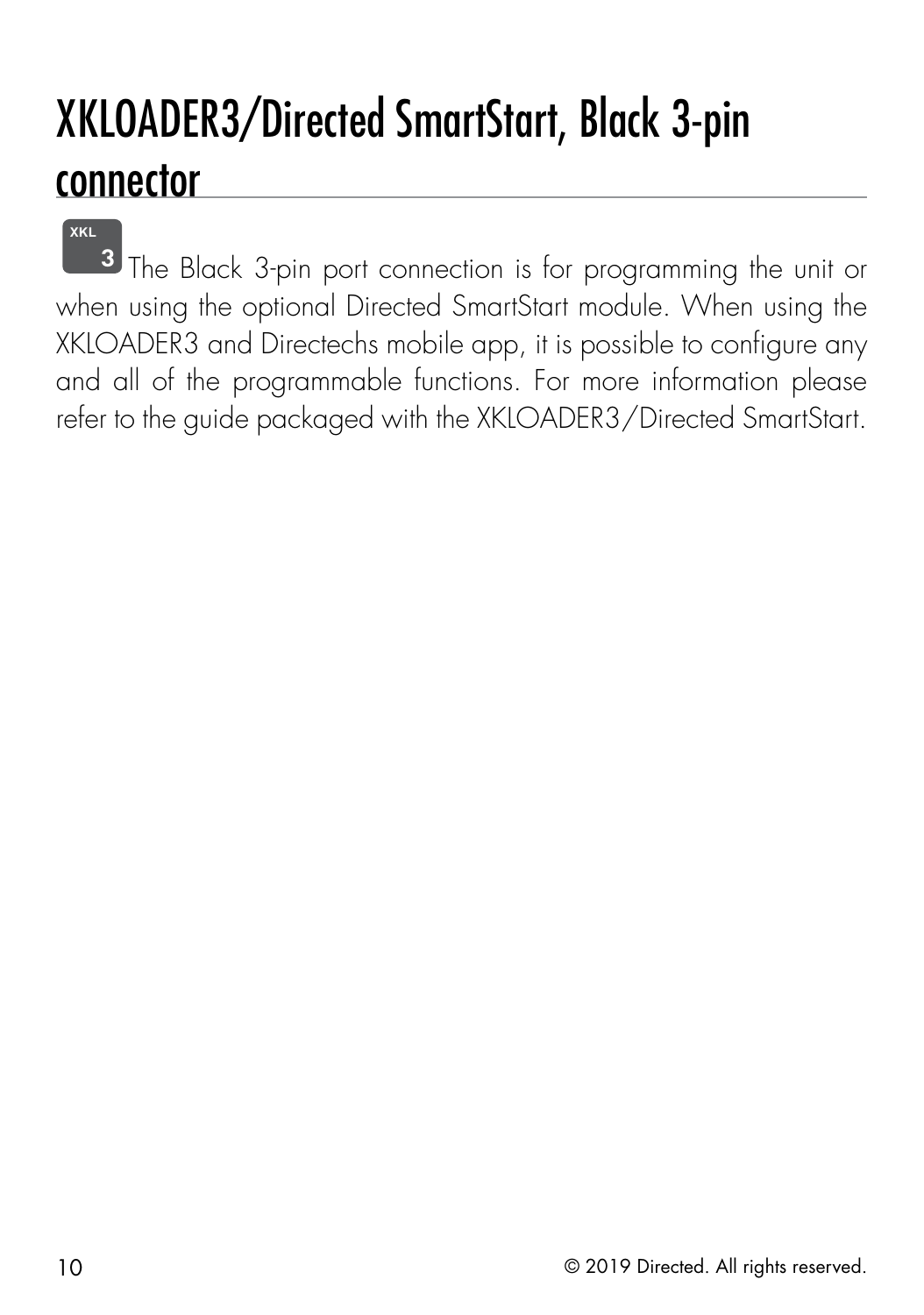# <span id="page-14-0"></span>Mounting the Control Center

The Control Center position should be discussed with the vehicle owner prior to installation, since the antenna may be visible to the vehicle's operator. The best location for the Control Center is centered high on the front windshield. For optimal range, the Control Center should be mounted vertically. It can be mounted horizontally in relation to the windshield or under the dashboard away from metal, but range will be diminished. AM/FM radio antennas embedded in the vehicle glass, metallic window tint or dot matrix (small black dots at top of windshield) can also affect range when determining the mounting location.

After determining the best mounting location, follow these steps:

- 1. Clean the mounting area with a quality glass cleaner or alcohol to remove any dirt or residue.
- 2. Plug the Control Center cable into the Control Center.
- 3. Mount the Control Center using the supplied double-sided tape.
- 4. Route the Control Center cable to the control module and plug it into the 6-pin connector.



Important: To achieve the best possible range, DO NOT leave the antenna cable bundled under the dash. Always extend the cable full length during installation, regardless of the antenna mounting location.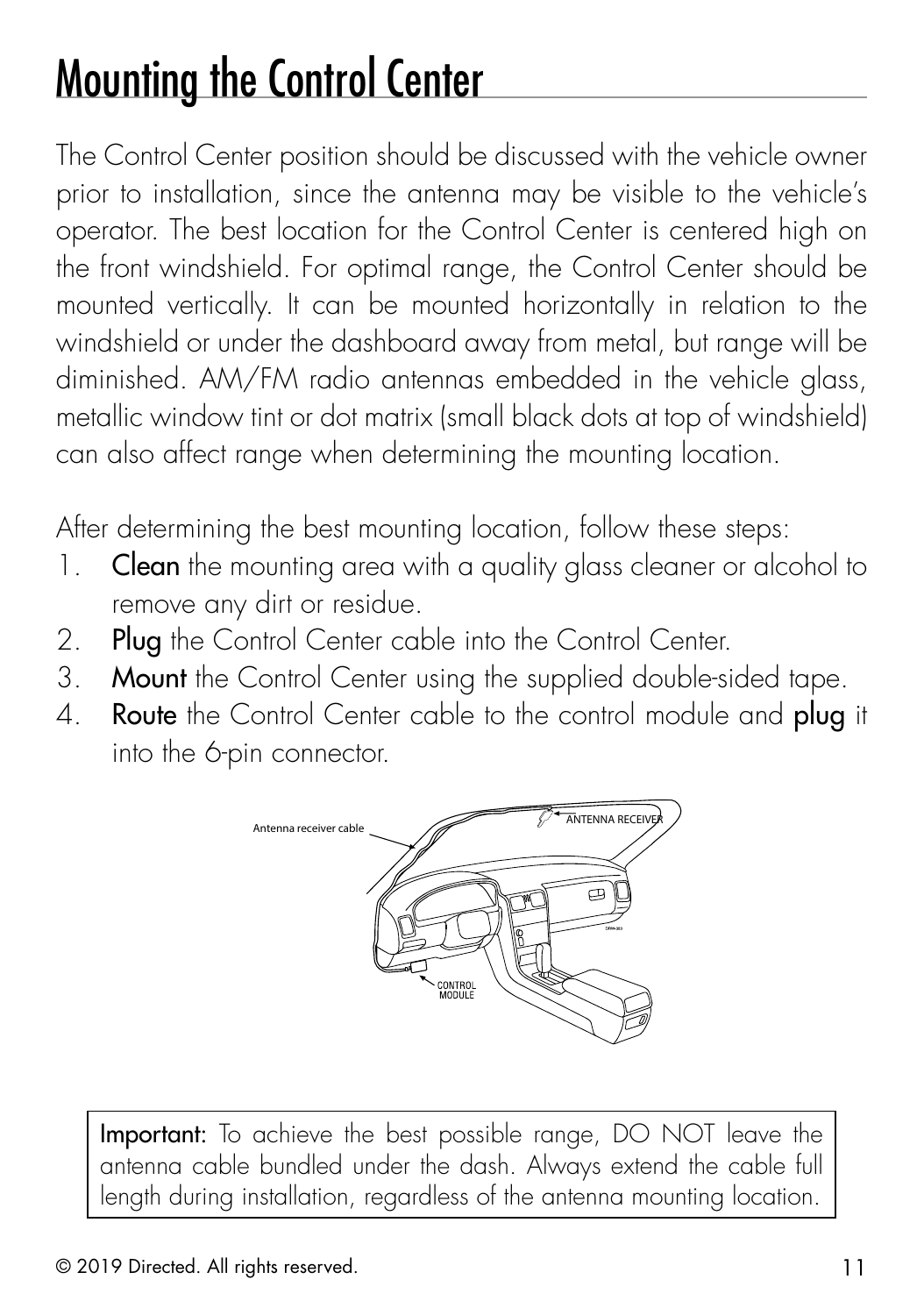# <span id="page-15-0"></span>Onboard Dual Stage Shock Sensor

There is a dual-stage shock sensor inside the control unit. Adjustments are made via the rotary control as indicated in the diagram. The shock sensor does not work well when mounted firmly to metal, we recommend that you do not screw the control module to metal.

The full trigger of the on-board shock sensor reports Zone 2 (see Table of Zones section of this guide).

Note: When adjusting the sensor, it must be in the same mounting location it will be after the installation is completed. Adjusting the sensor and then relocating the module requires readjustment.



### Optional Sensor Harness, White 4-pin connector

You can add an external sensor using the White 4-pin sensor harness, as described below, however, this harness is not included with this unit, and must be ordered separately.

The RED wire supplies constant (+) 12 volts, and the BLACK wire supplies (-) Ground.

Important: The power and ground outputs of this plug cannot support high current sensors such as a 508D. Power and ground for the sensor should be connected to the red and black wire of the primary 12-pin harness connection.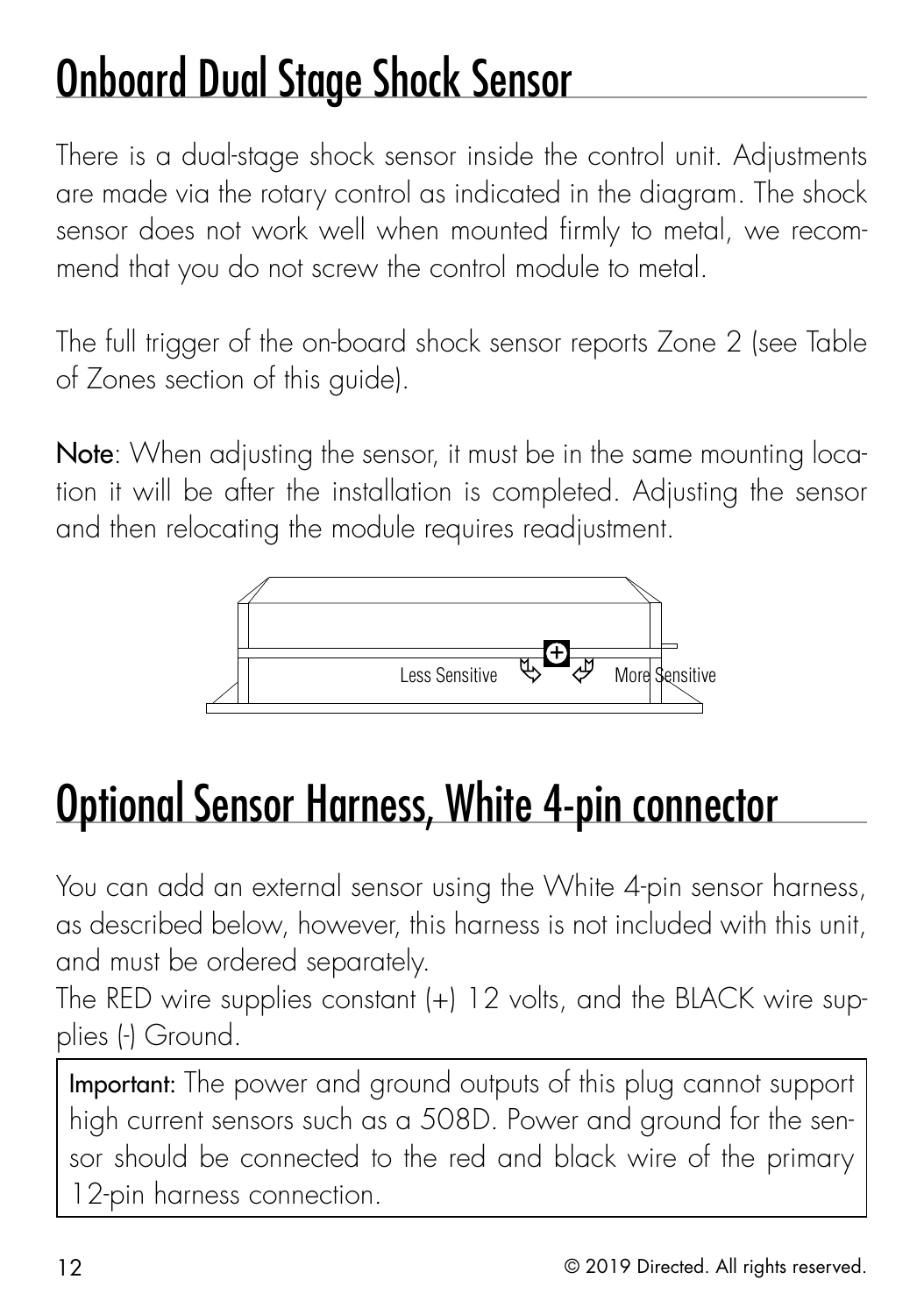<span id="page-16-0"></span>BLUE and GREEN (-) Multiplex Sensor Trigger Input: These wires are multiplex sensor trigger inputs. If a (-) input of less than 0.8 seconds is supplied to either wire, a Warn Away response occurs. A (-) input of longer than 0.8 seconds to either wire initiates the triggered sequence and report Zone 4.

# Parking Light Jumper

This jumper is used to determine the parking light output polarity. In the (+) position, the on-board relay is enabled and the unit outputs (+)12V on the White wire of the primary 12-pin harness. In the (-) position, the onboard relay is disabled. The White wire supplies a 200 mA (-) output suitable for driving factory parking light relays.

Note: For parking light circuits that draw 10 amps or more, the jumper must be switched to a (-) parking light output. P/N 8617 or a standard automotive SPDT relay must be used on the parking light output wire of the primary 12-pin harness.



Important: DO NOT connect the parking light wire of the primary 12-pin harness to a negative vehicle parking light wire before changing the programming jumper to the negative polarity position or damage to vehicle light circuit may occur.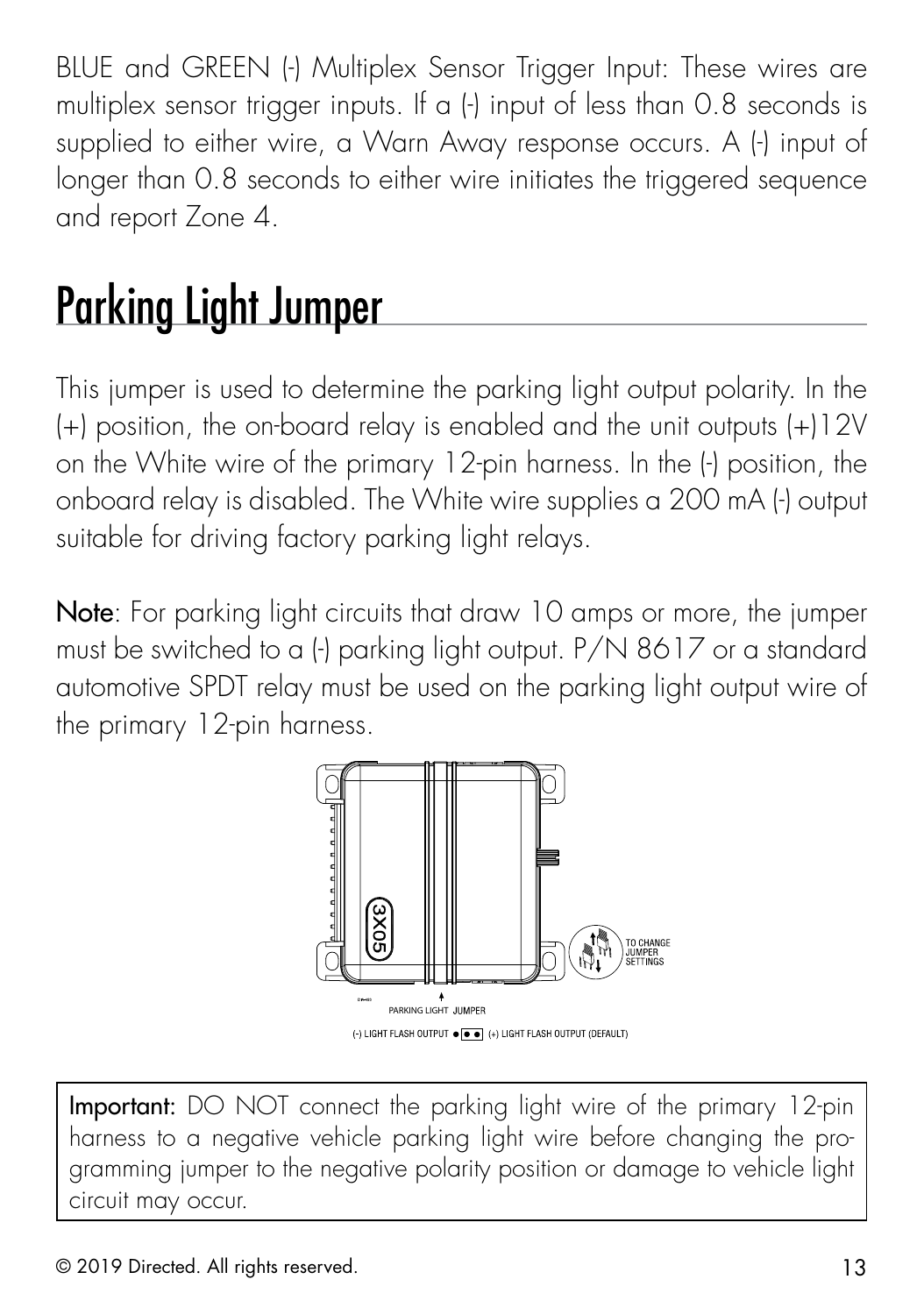### <span id="page-17-2"></span><span id="page-17-0"></span>Bypassing Sensor Inputs

There are times when you need to temporarily bypass all sensor inputs to the unit, such as during remote start. Anytime an auxiliary channel output is used, all inputs are bypassed for five seconds. During the five second bypass period, ground can be supplied to the Blue Instant Trigger Input wire of the primary 12-pin harness without triggering the unit. This can be done using the status and ignition output of a Directed remote engine starting unit, as described in the following diagram:



When the five second bypass period ends, if the unit senses ground on the Blue Instant Trigger Input wire of the primary 12-pin harness, all trigger inputs except the door trigger inputs remain bypassed until five seconds after ground is removed from the Blue wire. The ignition input needs to be bypassed during remote start also.

# <span id="page-17-1"></span>System Features Learn Routine

The System Features Learn Routine dictates how the unit operates. It is possible to access and change the settings using the Control Center button. However, this process can be greatly simplified by using XKLOADER3.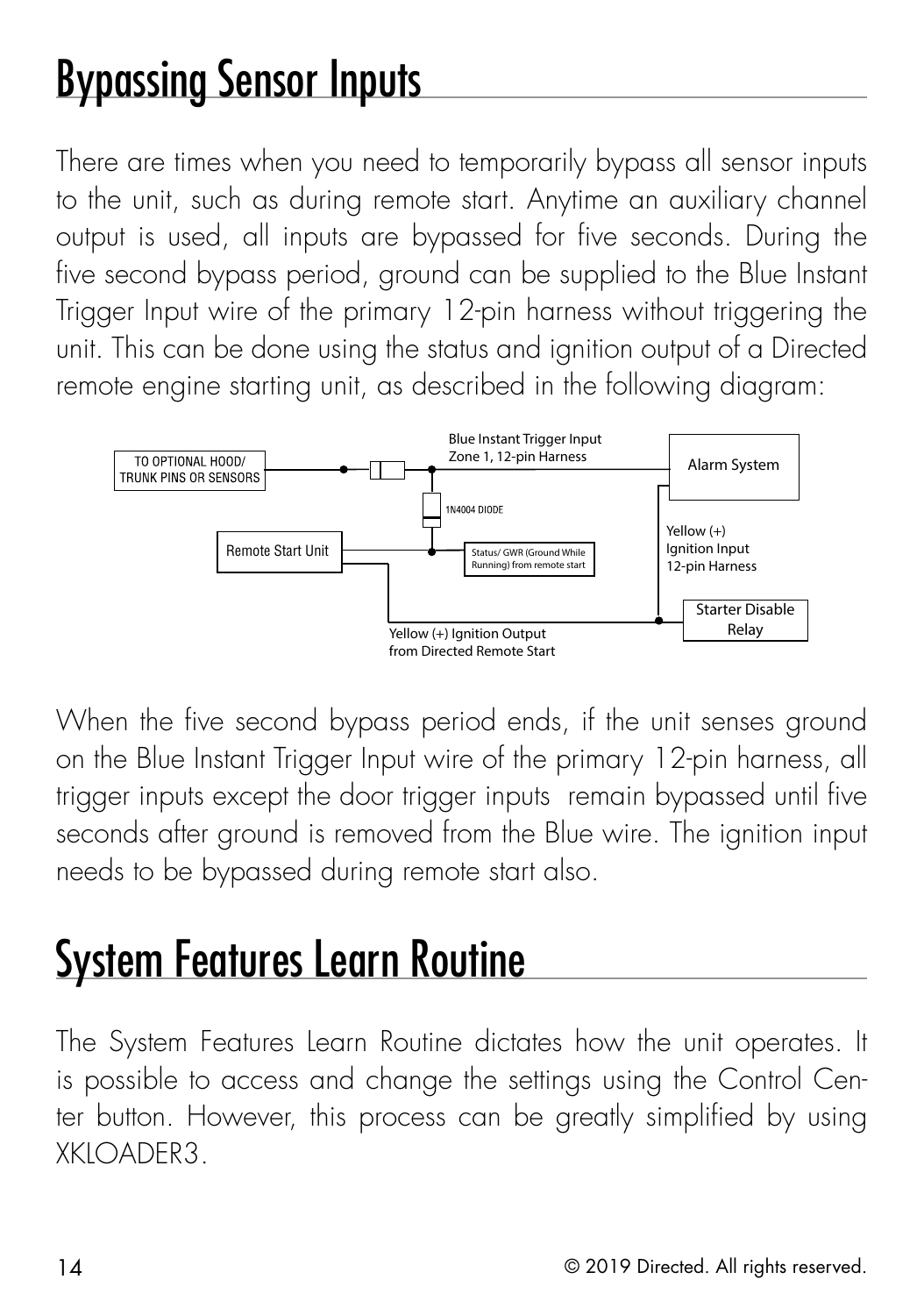Any of the settings can be changed and assigned to a particular remote, up to four - this is called Owner Recognition. When that particular remote is used to disarm the system, the assigned feature settings are recalled. Owner Recognition is only possible when programming the unit via XKLOADER3.

If the system was previously programmed using the XKLOADER3, the Learn Routine may be locked. If the siren generates one long chirp when attempting to program the unit, the Learn Routine is locked and must be unlocked using XKLOADER3.

- 1. Open a door. The Green wire or the Violet wire of the primary 12-pin harness must be connected.
- 2. Turn the ignition on, then off. The Yellow wire of the primary 12pin harness must be connected.
- 3. Select a Menu. Press and hold the Control Center button. After three seconds the siren will chirp once indicating entry to the Features Menu 1. If this is the menu you wish to access, release the button and go on to next step. If the button is not released, you will jump to the Advanced Features Menu 2 and the siren will chirp twice.

After you select the menu you want, release the Control Center button and then proceed to the next step.

- 4. Select a Feature. Press and release the Control Center button the number of times corresponding to the feature you wish to change. For example, to access the third feature, press and release the switch three times. Then press the switch once more and HOLD it. The siren will chirp the number of times equal to the step you have accessed.
- 5. Program the Feature. While holding the Control Center button, you can program the feature using the remote control. Pressing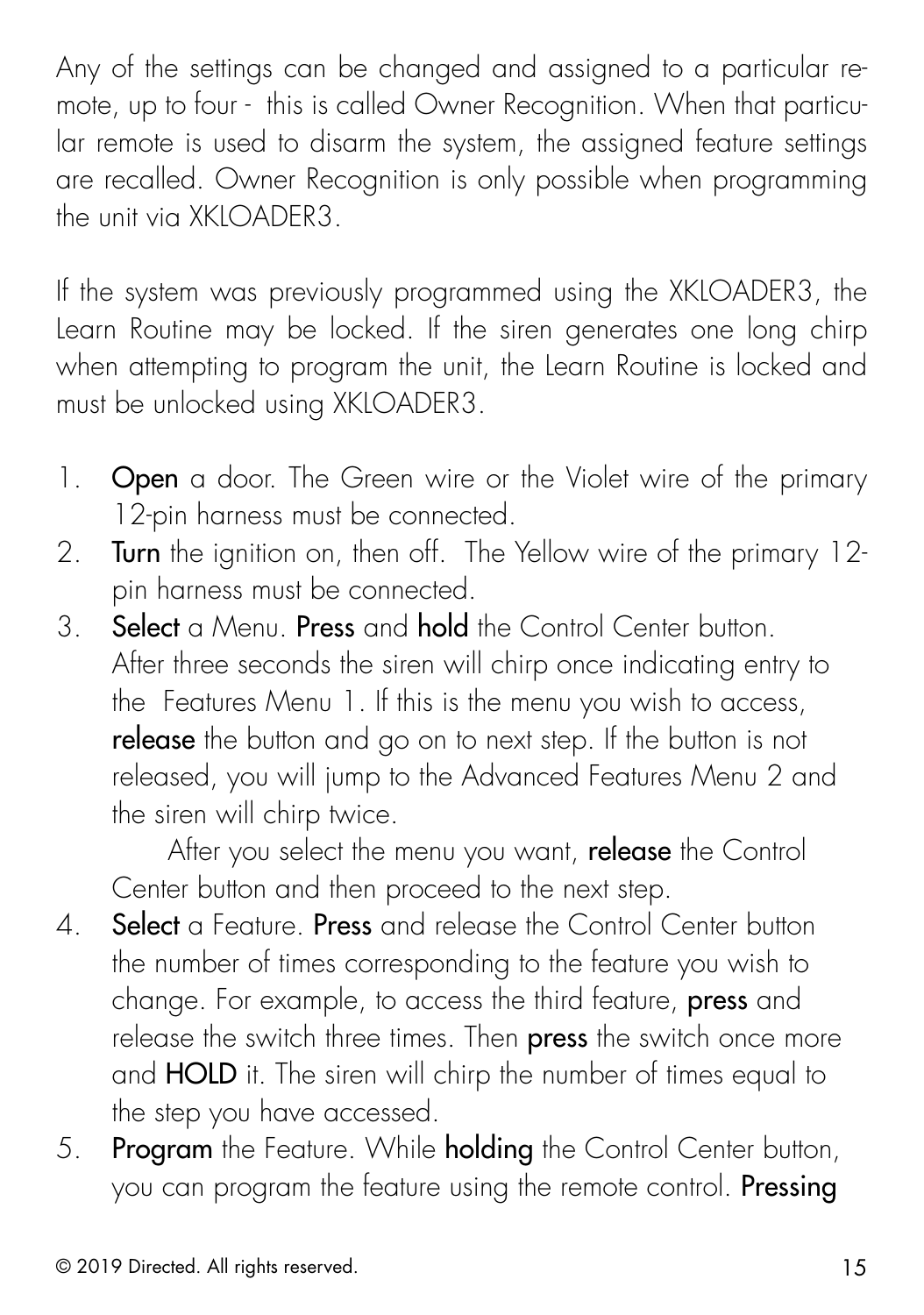selects the 1-chirp setting. **Pressing**  $\mathbb{S}^n$  selects the 2-chirp setting.

 The valet pulse count feature (2-5) and the Channel 3 Output (2-10) each have five possible settings. Pressing **T** toggles through all the 2-chirp settings.

6. Release the Control Center button.

#### Once a feature is programmed:

- Other features can be programmed within the same menu.
- Another menu can be selected.
- The Learn Routine can be exited if programming is complete.

#### To access another feature in the same menu:

- **Press** and release the Control Center button the number of times necessary to advance from the feature you just programmed to the next one you want to program.
- Then **press** the Control Center button once more and **hold** it.

For example, if you have just programmed the third feature in the menu and you would like to program the seventh feature in the menu, you would then press and release the Control Center button four times and then press it once more and hold it. The siren chirps seven times to confirm access to the seventh feature.

#### To select another menu:

- Press and hold the Control Center button.
- After three seconds, the unit advances to the next menu, the siren chirps and LED flashes indicating which menu has been accessed.

#### The Learn Routine exits if any of the following occurs:

- Close the open door.
- lgnition is turned On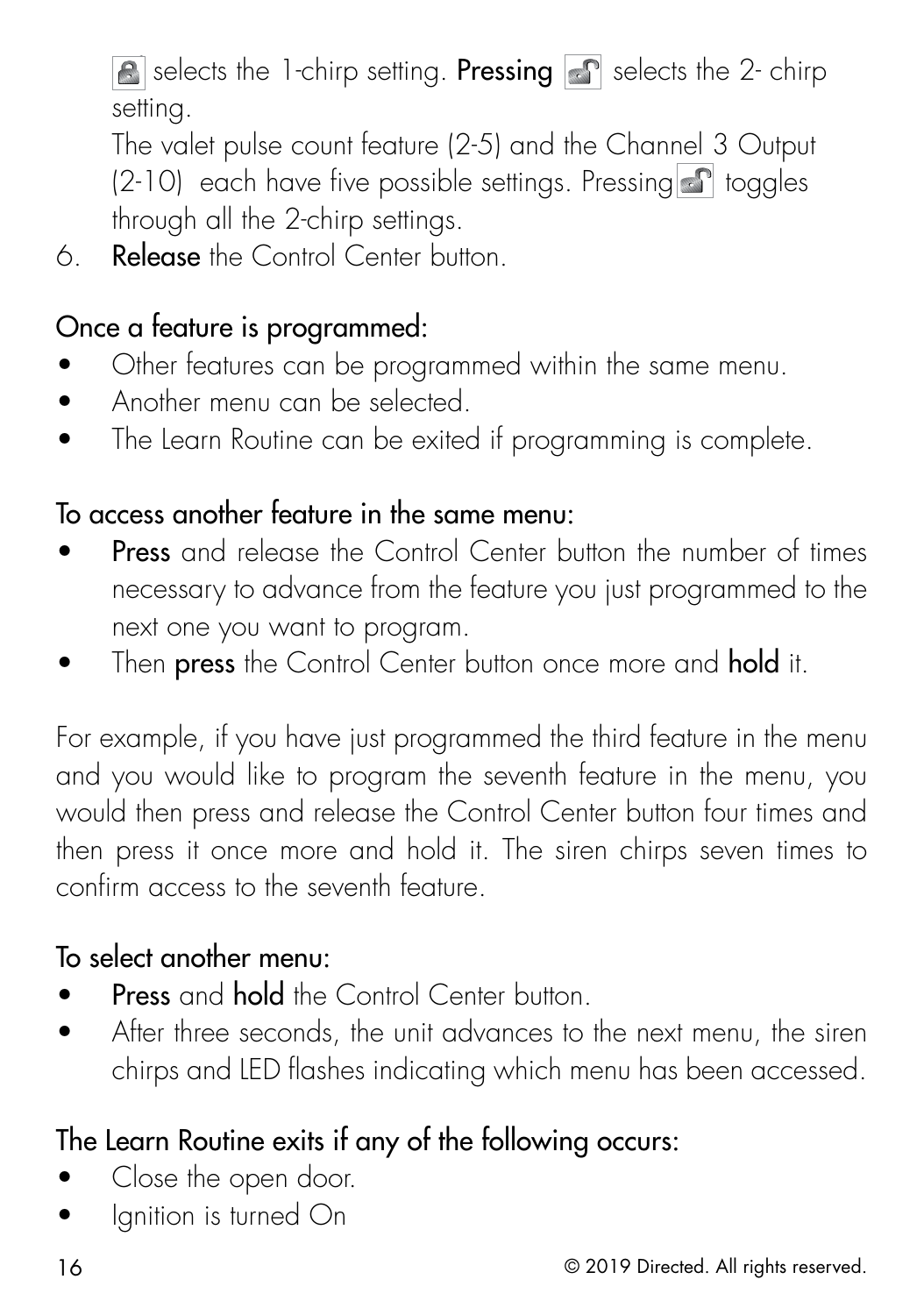- <span id="page-20-0"></span>There is no activity for 30 seconds
- The Control Center button is pressed too many times

### Feature Menus

### Menu 1

Items in bold are default settings programmed at the factory.

| Feature<br># | 1- chirp setting                     | 2- chirp setting                                           |
|--------------|--------------------------------------|------------------------------------------------------------|
| $1 - 1$      | Active arming                        | Passive arming                                             |
| $1-2$        | Chirps ON                            | Chirps OFF                                                 |
| $1-3$        | Ignition controlled door locks<br>ON | Ignition controlled door locks<br>OFF                      |
| $1-4$        | Active locking only                  | Passive locking                                            |
| $1-5$        | Panic w/ignition ON                  | No Panic w/ignition ON                                     |
| $1-6$        | Door locks have 3 pulse<br>durations | 1 chirp: 0.8 sec<br>2 chirps: 3.5 sec<br>3 chirps: 0.4 sec |
| $1-7$        | Forced passive arming ON             | Forced passive arming OFF                                  |
| $1-8$        | Automatic Engine Disable ON          | Automatic Engine Disable OFF                               |
| $1-9$        | Armed When Driving (AWD)             | Vehicle Recovery System (VRS)                              |
| $1-10$       | Code Hopping ON                      | Code Hopping OFF                                           |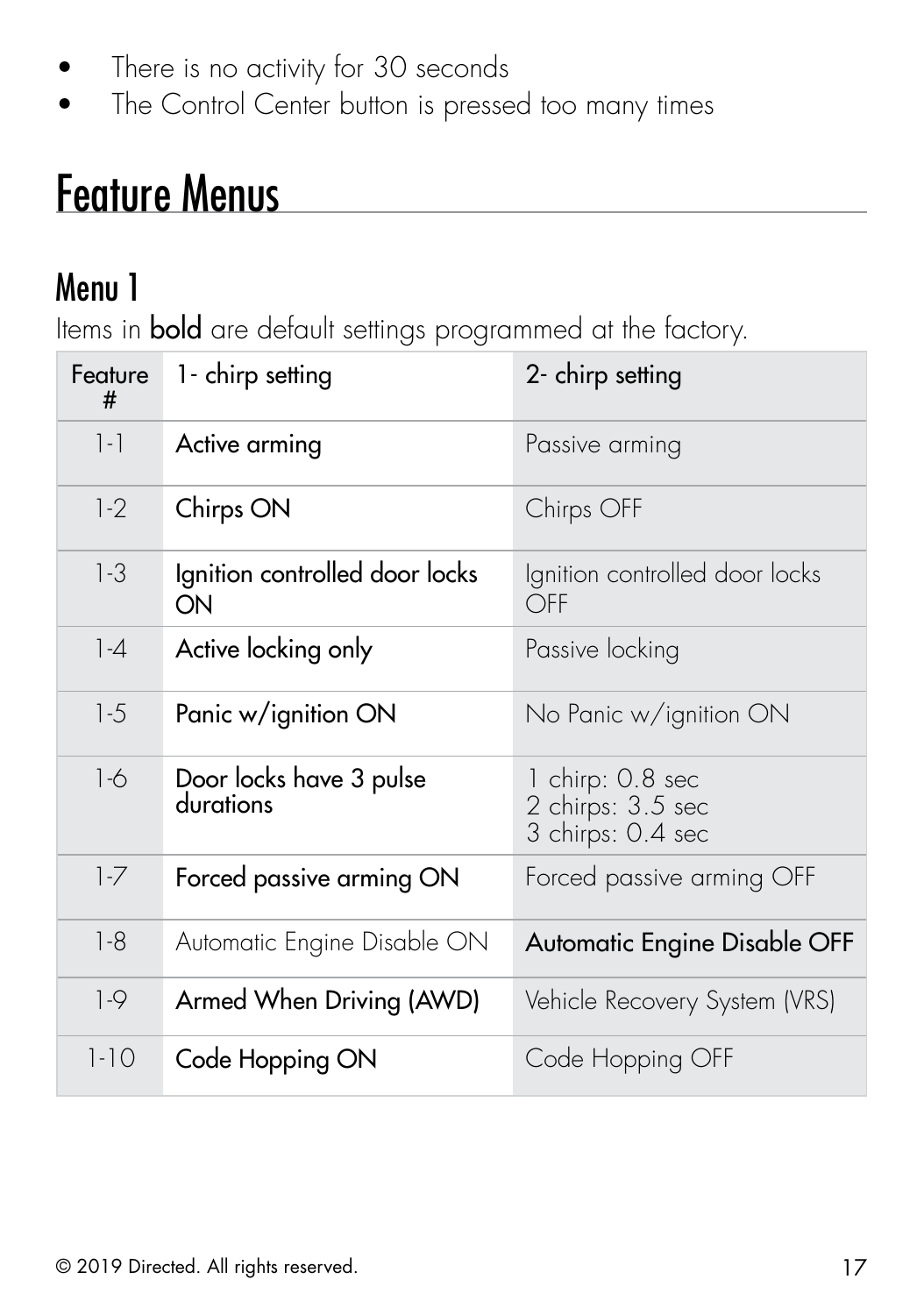### <span id="page-21-0"></span>Menu 2

Items in bold are default settings programmed at the factory.

| Feature<br># | 1- chirp setting                    | 2- chirp setting                                                                                                                                               |  |
|--------------|-------------------------------------|----------------------------------------------------------------------------------------------------------------------------------------------------------------|--|
| $2 - 1$      | Siren                               | Horn Honk                                                                                                                                                      |  |
| $2-2$        | 30 second siren duration            | 60 second siren duration*                                                                                                                                      |  |
| $2 - 3$      | NPC ON                              | NPC OFF                                                                                                                                                        |  |
| $2 - 4$      | Progressive door trigger            | Instant door trigger                                                                                                                                           |  |
| $2 - 5$      | Valet switch input: 1 pulse         | Valet switch input 2-5 pulses                                                                                                                                  |  |
| $2-6$        | Door trigger error chirp ON         | Door trigger error chirp OFF                                                                                                                                   |  |
| $2 - 7$      | Ignition controlled domelight<br>ON | Ignition controlled domelight<br>OFF                                                                                                                           |  |
| $2 - 8$      | Single unlock pulse                 | Double unlock pulse                                                                                                                                            |  |
| $2-9$        | Single lock pulse                   | Double lock pulse                                                                                                                                              |  |
| $2-10$       | Channel 3 output type: Validity     | Channel 3: latched/<br>latched reset with ignition/<br>30- second timed/Factory<br>Alarm Disarm (FAD)/Factory<br>Alarm Trigger (FAT) /<br>second unlock output |  |
| $2-11$       | Comfort Closure (ON, 20 sec)        | Comfort Closure (OFF)                                                                                                                                          |  |

\* XKLOADER3 allows programming from 1-180 seconds.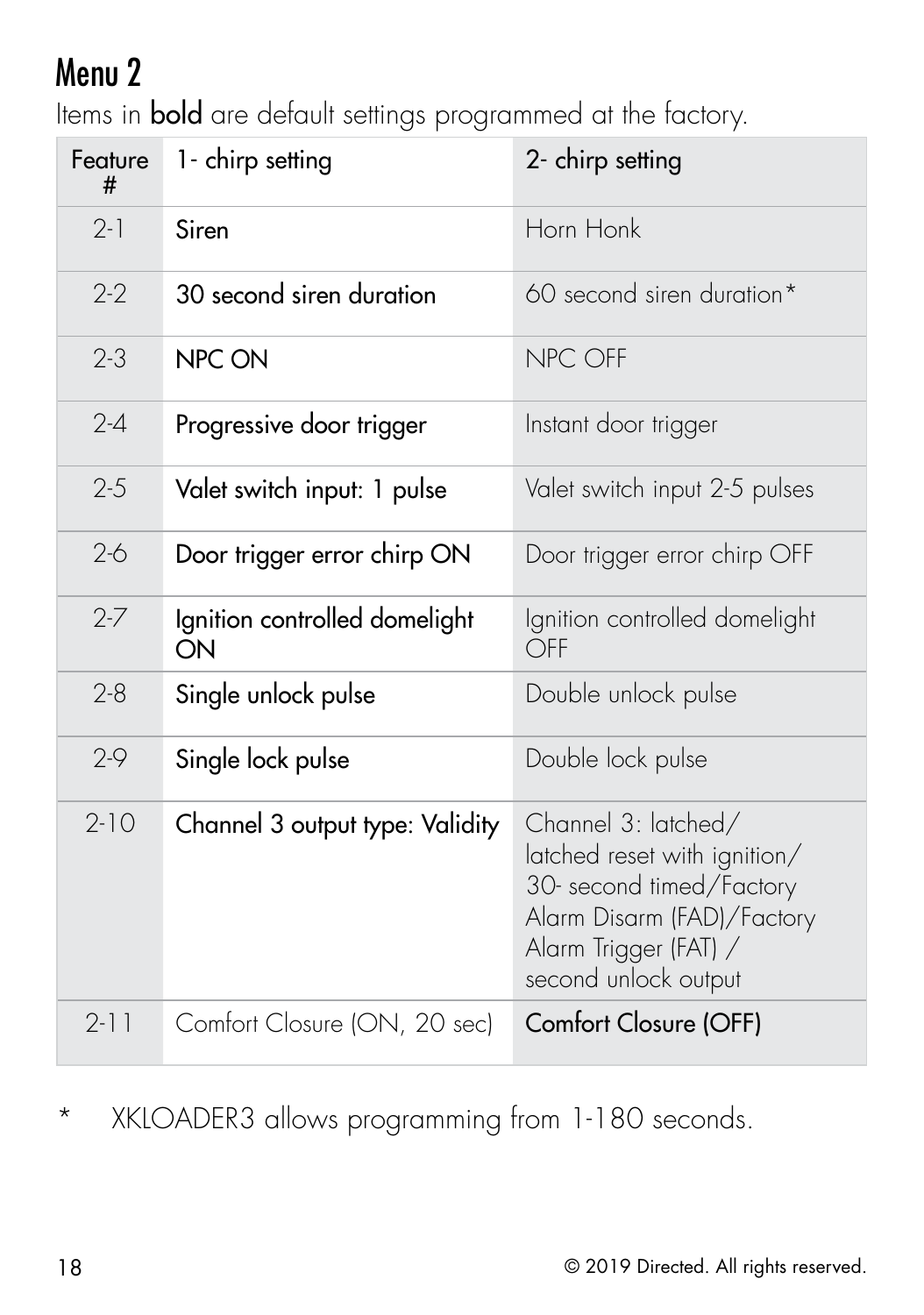### <span id="page-22-1"></span><span id="page-22-0"></span>Feature Descriptions

System features are described below. Features that may only be programmed with the XKLOADER3, as by this icon  $\mathbb{R}_3$  .

### Menu 1

1-1 Active/Passive Arming: With active arming the system arms using the remote control only. When set to passive, the system arms automatically 30 seconds after the last door is closed. The siren chirps 20 seconds after the door is closed to notify the user of Passive Arming. At the 30 second mark, the system arms, but the siren does not chirp.

1-2 Siren Chirps ON/OFF: This feature controls the siren chirps that confirm the arming and disarming of the system.

 $\mathbf{S}$  bitwriter  $\mathbf{S}$ 1-3 Ignition Controlled Door Locks ON/OFF: When set to on, the **3** doors lock three seconds after the ignition is turned on and unlock when the ignition is turned off. If the door is open when the ignition is turned on, the system will not lock the doors. The XKLOADER3 procedure for ignition lock and ignition unlock may be programmed On or Off independently.

1-4 Active/Passive Locking: If Passive Arming is selected in feature # 1-1, you can program the doors to lock when Passive Arming occurs, or program doors to lock when arming with the remote control. With Active Locking the doors do not lock when the system is passively armed. When Passive Arming is selected, the system chirps 20 seconds after the last door is closed. Arming the system or locking the doors occurs 30 seconds, after the door closes.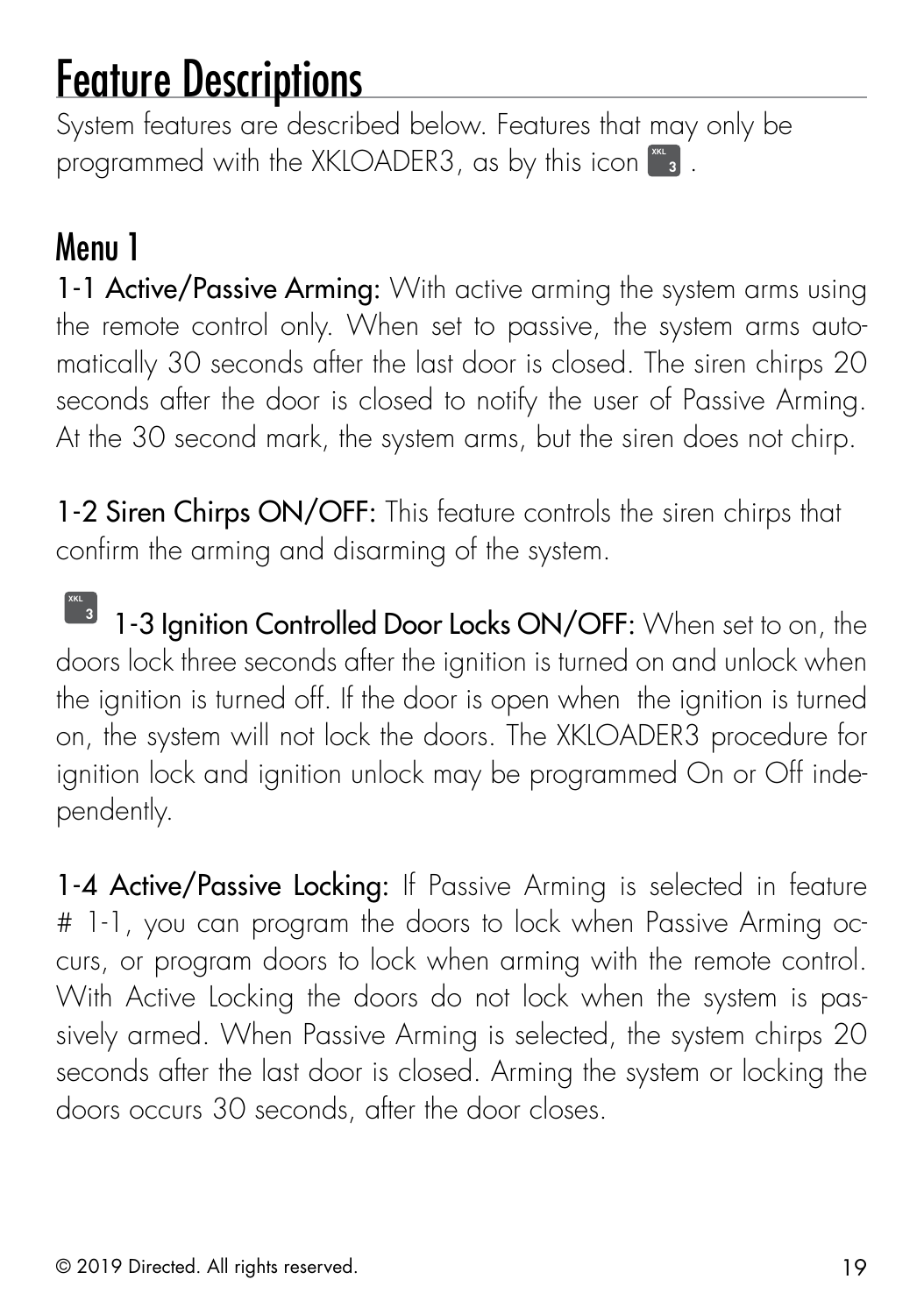1-5 Panic With Ignition ON: Control whether Panic Mode is available with the ignition on. Some state laws prohibit a siren from sounding in a moving vehicle. This feature makes the system compliant with these regulations.

1-6 Door Lock Pulse Duration: Some European vehicles, such as Mercedes-Benz and Audi, require longer lock and unlock pulses to operate the door lock vacuum pump. Programming the system to provide 3.5 second pulses, accommodates the door lock interface in these vehicles. The default setting is 0.8 second door lock pulses.

1-7 Forced Passive Arming ON/OFF: To use this feature, Passive Arming must be selected in feature # 1-1. When turned on, Forced Passive Arming ensures the system will passively arm, even if a zone is left open or invalid. Forced Passive Arming occurs one hour after the ignition is turned off.

1-8 AED (Automatic Engine Disable) ON/OFF: AED is a full-time, passive starter disable. When turned on, the Orange, GWA (Ground When Armed) output wire (of the primary 12-pin harness) goes active 30 seconds after the ignition is turned off. The LED flashes at half normal rate. This indicates that AED is active and will interrupt the starter in 30 seconds. AED does not occur in Valet mode and can be bypassed using the emergency override procedure. The remote control can also disarm AED.

1-9 Armed While Driving/VRS (Vehicle Recovery System): In the default setting (Armed While Driving), the system can be armed with the ignition on. When armed, the ground-when-armed is not active and the sensors are bypassed. The door triggers remain active. If programmed to the VRS (Vehicle Recovery System) setting, VRS is activated.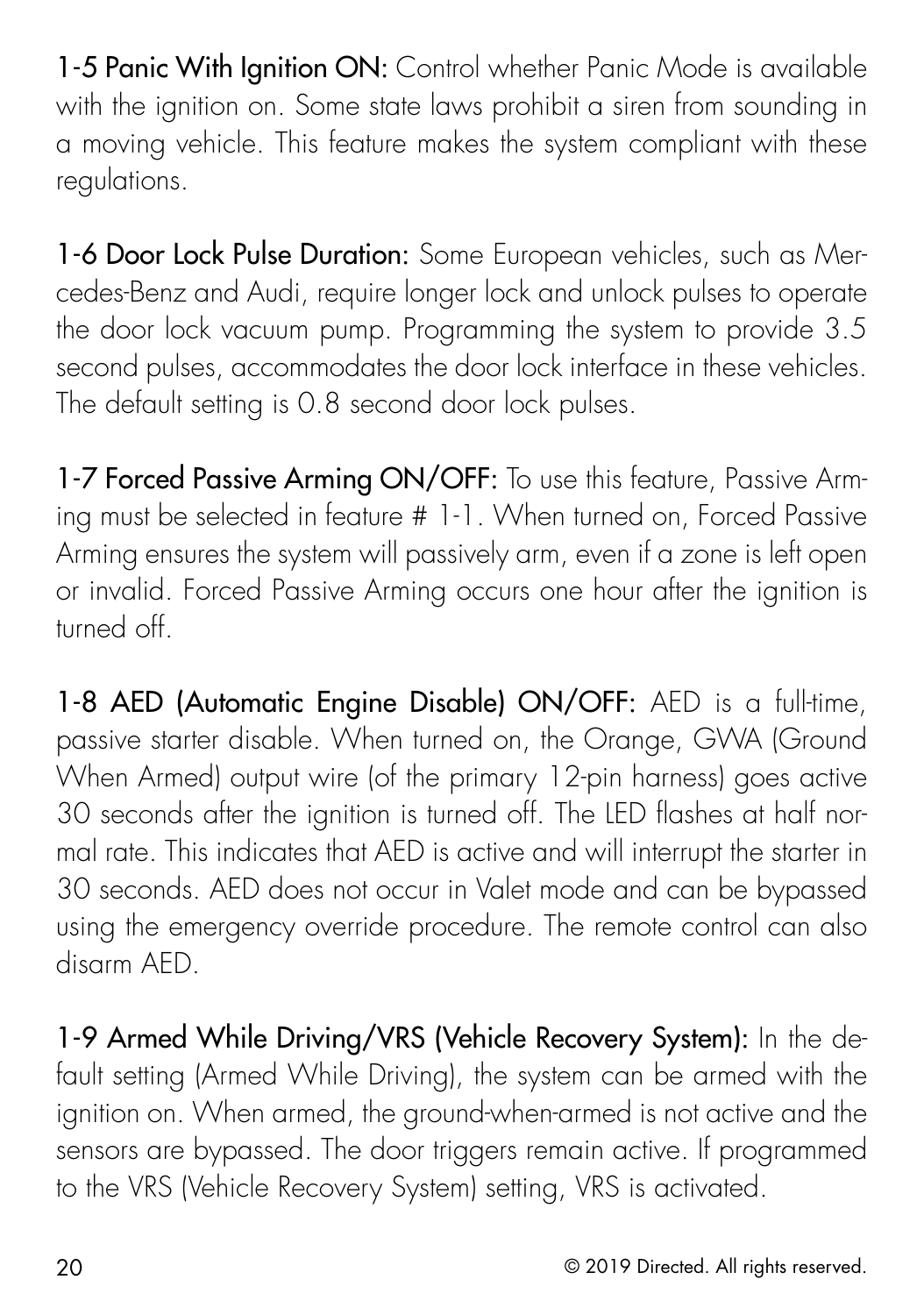<span id="page-24-0"></span>1-10 Code-Hopping ON/OFF: The system uses a mathematical algorithm to change its code each time the remote control and receiver communicates. This makes the group of bits or "words" from the remote control very long. The longer the word is, the easier it is to block its transmission to the unit. Disabling the Code-Hopping feature lets the receiver ignore the Code-Hopping part of the transmitted word. As a result, the unit may have better range with Code-Hopping off.

### Menu 2

2-1 Siren/Horn Honk: The system can be programmed to output pulses instead of a continuous output when the system is triggered. This is useful to honk the factory horn in applications where a siren is undesirable. Remember that the unit is only capable of supplying a (+) 12V output with 1A of current.. A relay will be required to interface with most factory horn systems.

**2-2 Siren Duration 30/60 Seconds:** It is possible to program the **XKL 3** unit to sound for 30 or 60 seconds during a security trigger. Some states have laws regulating how long a security system can sound. When using XKLOADER3, the siren can be programmed to sound for any length of time ranging from 1 to 180 seconds. Using the SELECT button of XKLOADER3 will adjust the siren duration in one second increments.

2-3 NPC (Nuisance Prevention Circuitry) ON/OFF: NPC stops repeated triggering of the sensors. If this feature only applies to sensors, hardwire inputs are different, sensor zones 2 or 4 trigger three times in one hour it is bypassed for one hour, at the start of the third trigger. During that hour if a trigger occurs on the same zone again, the system resets the one hour timer. If after an hour the sensor has not triggered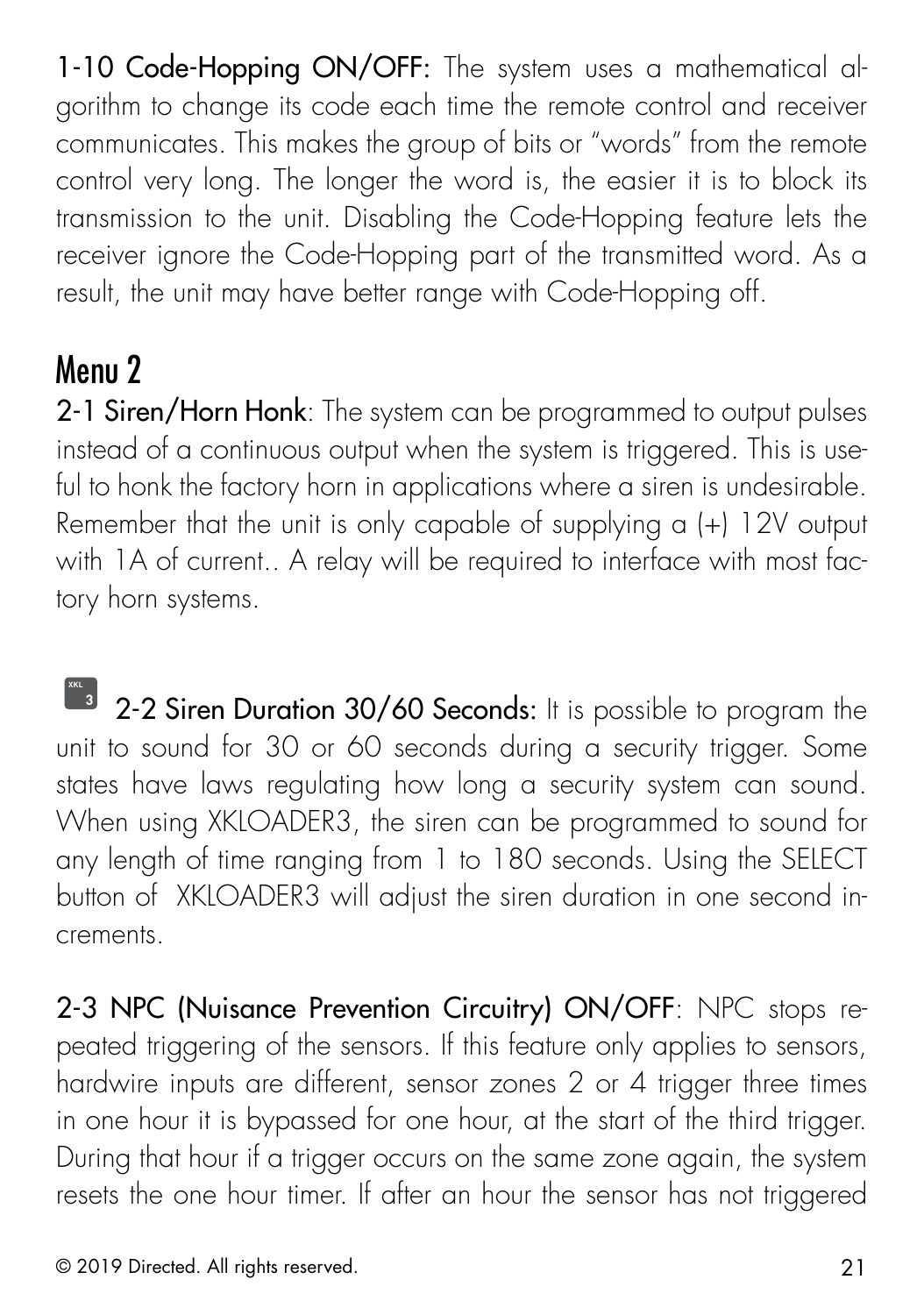again, or the ignition is turns on, it is activated and able to trigger the system. NPC monitors sensor inputs, but does not bypass ignition trigger. If NPC is turned off the system responds to repeated triggers sensor inputs, indefinitely. Some states have laws regulating how many times a security system can trigger before it is considered a nuisance and the vehicle is towed away.

2-4 Progressive Door Trigger ON/OFF: The system responds to a door trigger input with a progressive response. When the door is opened with the system armed, the siren will chirp 10 times prior to the full triggered sequence. The door trigger is still treated as an instant trigger and closing the door quickly will not prevent a full triggered sequence from occurring. If the progressive door trigger is programmed off, the full siren output will occur the moment the door is opened.

2-5 Valet Pulse Count 1-5 Pulses: The system can be programmed to count the number presses of the Control Center button before disarming the security system or VRS. The factory default setting is one pulse. The unit can be set for two to five pulses using the two-chirp setting to select the pulse count.

2-6 Door Trigger Error Chirp ON/OFF: when programmed ON, if a door is open during arming, generates an error notification chirp. When programmed OFF, no notification chirps are generated if a door is open during arming.

2-7 Ignition-Controlled Domelight Supervision ON/OFF: If turned ON, domelight illuminates for 30 seconds when the ignition is turned OFF. Domelight Supervision is an optional feature and may required additional parts and labor.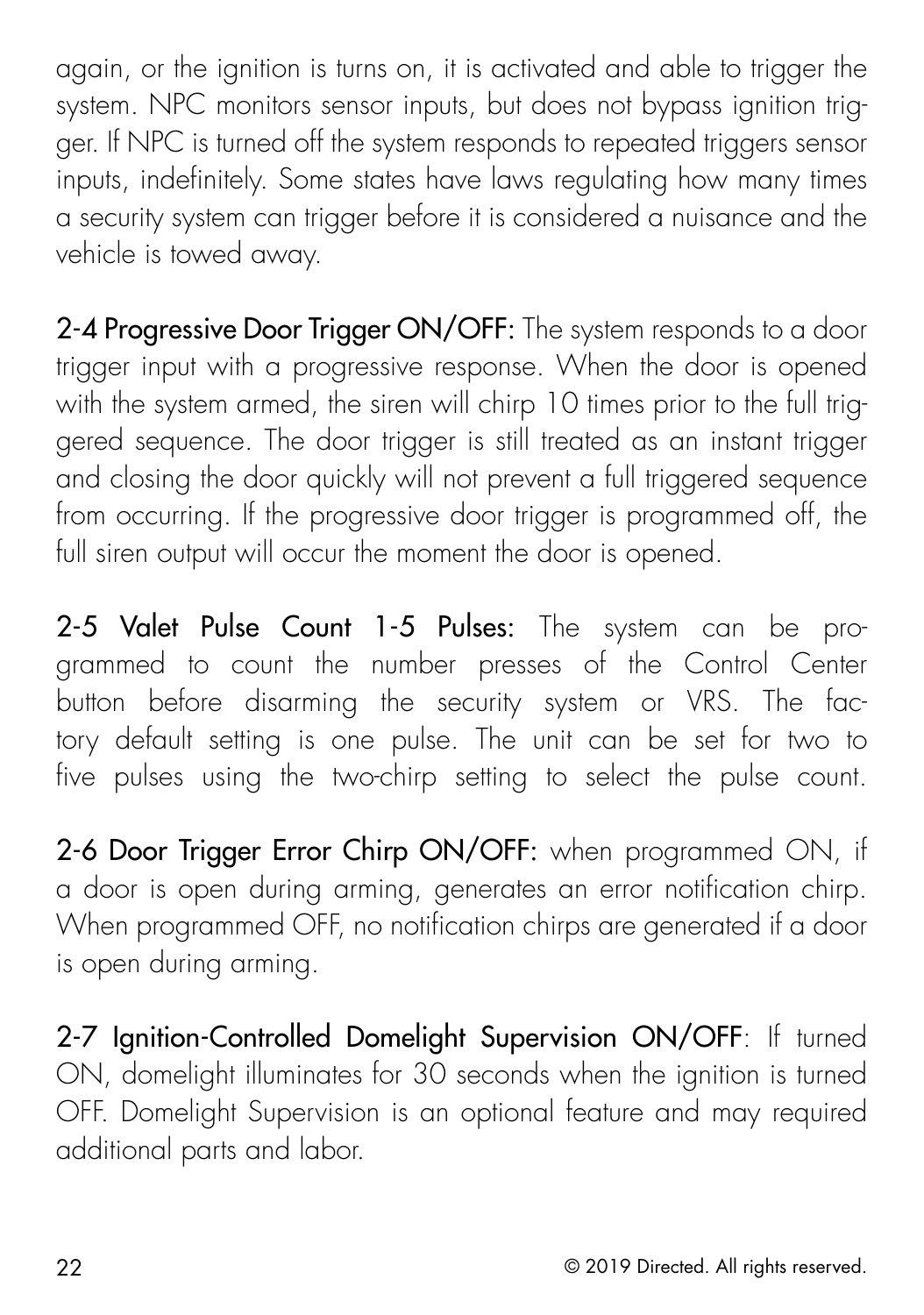2-8 Double Pulse Unlock ON/OFF: Some vehicles require two pulses on a single wire to unlock the doors. When the double pulse unlock feature is turned ON, the Blue wire of the 3-pin Door Lock harness will supply two negative pulses instead of a single pulse. At the same time, the Green wire in the 3-pin door lock harness will supply two pulses instead of a single pulse. This makes it possible to directly interface with door lock circuits requiring a double pulse, without any extra parts.

2-9 Double/Single Pulse Lock: Some vehicles require two pulses on a single wire to lock the doors. When the double pulse lock feature is turned ON, the Blue wire in the 3-pin door lock harness will supply two positive pulses instead of a single pulse. At the same time the Green wire of the 3-pin Door Lock harness will supply two pulses instead of a single pulse. This makes it possible to directly interface door lock circuits requiring a double pulse, without any extra parts.

2-10 Channel 3 Output Type: The unit is set to the validity output as default. To change the configuration use the two-chirp setting and toggle to various configurations.

- 1. Validity: When the command for Channel 3 is received, the system will output a (-) and will remain on until the command from the remote ceases.
- 2 **Latched:** When the command for Channel 3 is received, the system will output a (-) and will remain on until the command from the remote is received again.
- 3. Latch/Reset with Ignition: When the command for Channel 3 is received, the system will output a (-) and will remain on until the command from the remote is received again or the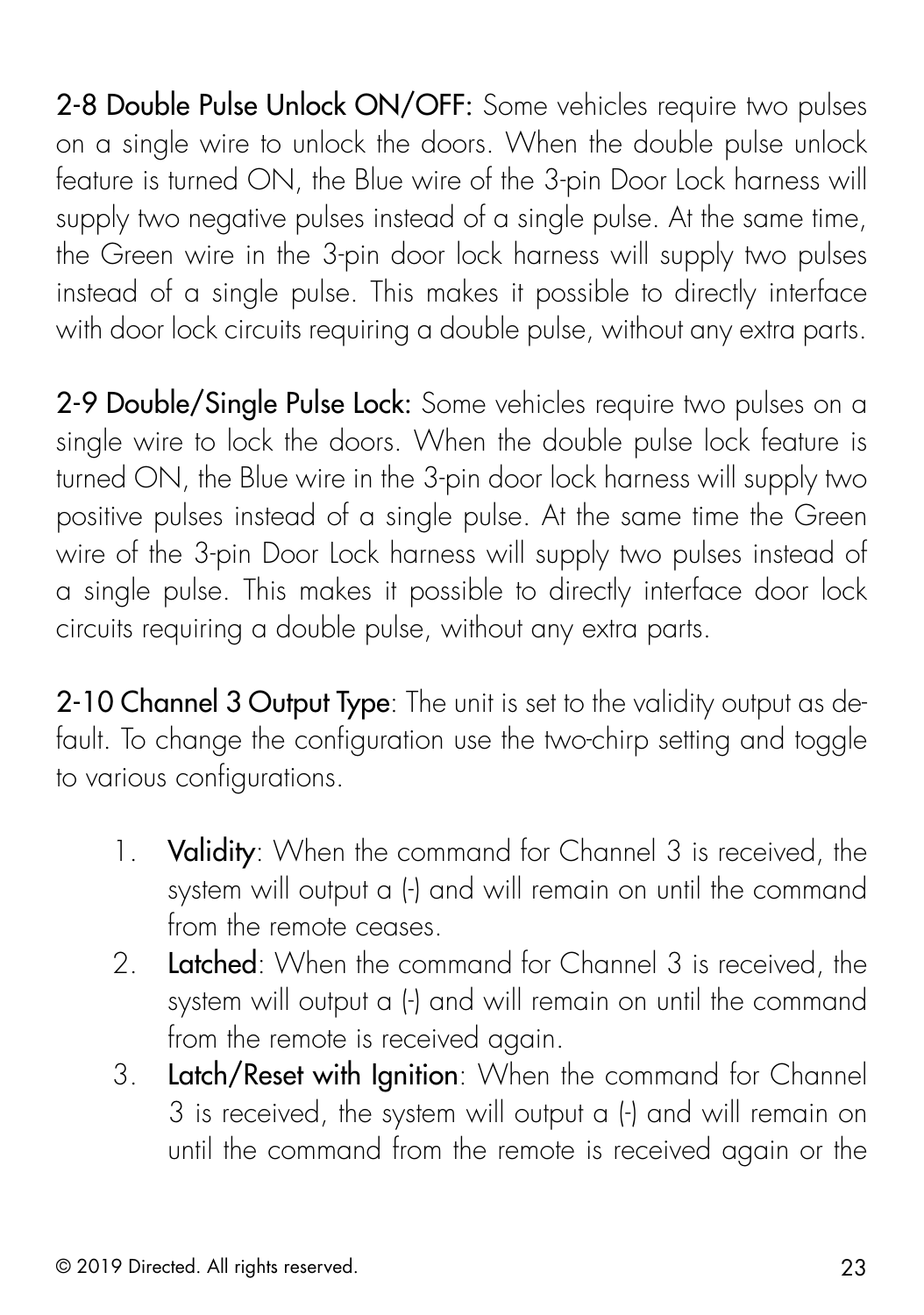ignition is turned on/off.

4. **Timed (30 seconds)**: When the command for Channel 3 is received, the system will output a (-) for 30 seconds (programmable for up to 90 seconds in 1 second increments with XKLOADER3).

#### 5. Factory Alarm Disarm (FAD)

The output will pulse when disarming and activating the Trunk Release feature for RF Security. Connect to a wire that will disarm the factory alarm when pulsed to ground.

#### 6. Factory Alarm Trigger (FAT)

The output will pulse when the sensor full trigger zone is activated. Connect to a wire that will trigger the factory alarm system when grounded (Usually a door or trunk switch).

7. Second Unlock Output: The output will operate as a 2nd Unlock and will only activate when pressing the "unlock" button on the remote a second time (within five seconds of disarming). This feature is used when drivers door priority unlocking is desired.

2-11 Comfort Closure: The system can be programmed to close the windows when the system is armed 800ms after the door lock output pulses (or 2nd pulse for double pulses) - the output turns on again for 20 seconds. The Comfort Closure output will be cancelled if the button is pressed.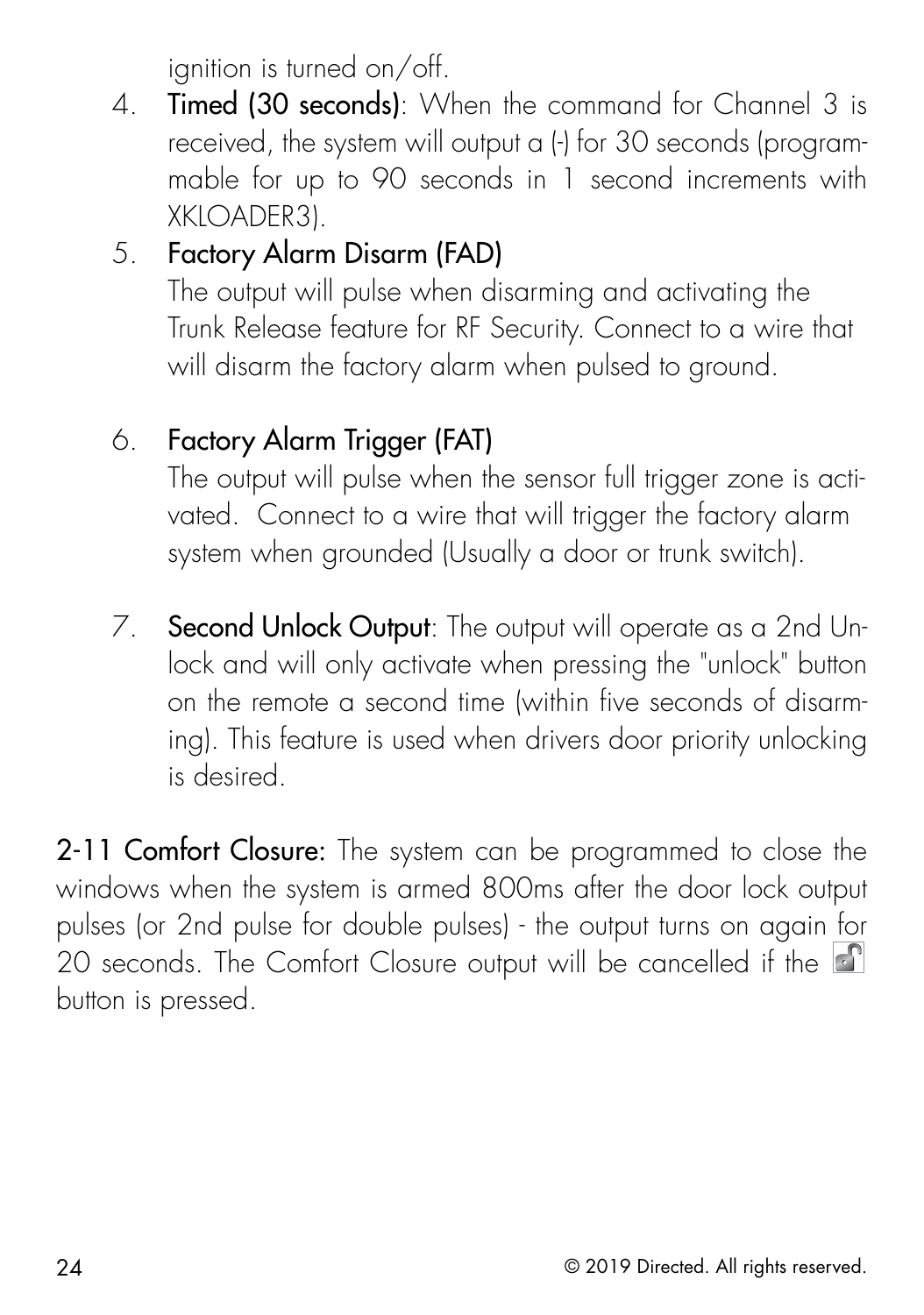### <span id="page-28-0"></span>Pairing a Remote Control

The system comes with two remote controls already paired to the system. The control module can store up to four different remote control codes in memory.

If the system was previously programmed using XKLOADER3, the Learn Routine may be locked. If the siren generates one long chirp when attempting to program the unit, the Learn Routine is locked and must be unlocked using XKLOADER3 before proceeding.

- 1. Open a door. The Green wire or the Violet wire of the primary 12-pin harness must be connected.
- 2. Turn the ignition on. The Yellow wire of the primary 12-pin harness must be connected.
- 3. Select a channel. Press and release the Control Center button the number of times necessary to access the channel you want, and then press and hold the Control Center button once more. The siren chirps and the LED blinks the number of times corresponding to the channel accessed.

| Channel/ Function |                                             |            |
|-------------------|---------------------------------------------|------------|
| Channel<br>#      | Function                                    | Wire Color |
|                   | Arm/Disarm                                  |            |
| $\mathcal{D}$     | Panic Only                                  |            |
| 3                 | Silent mode, Remote Valet,<br>Trunk Release | Red/White  |
|                   | Remote starter or other accessories         | White/Blue |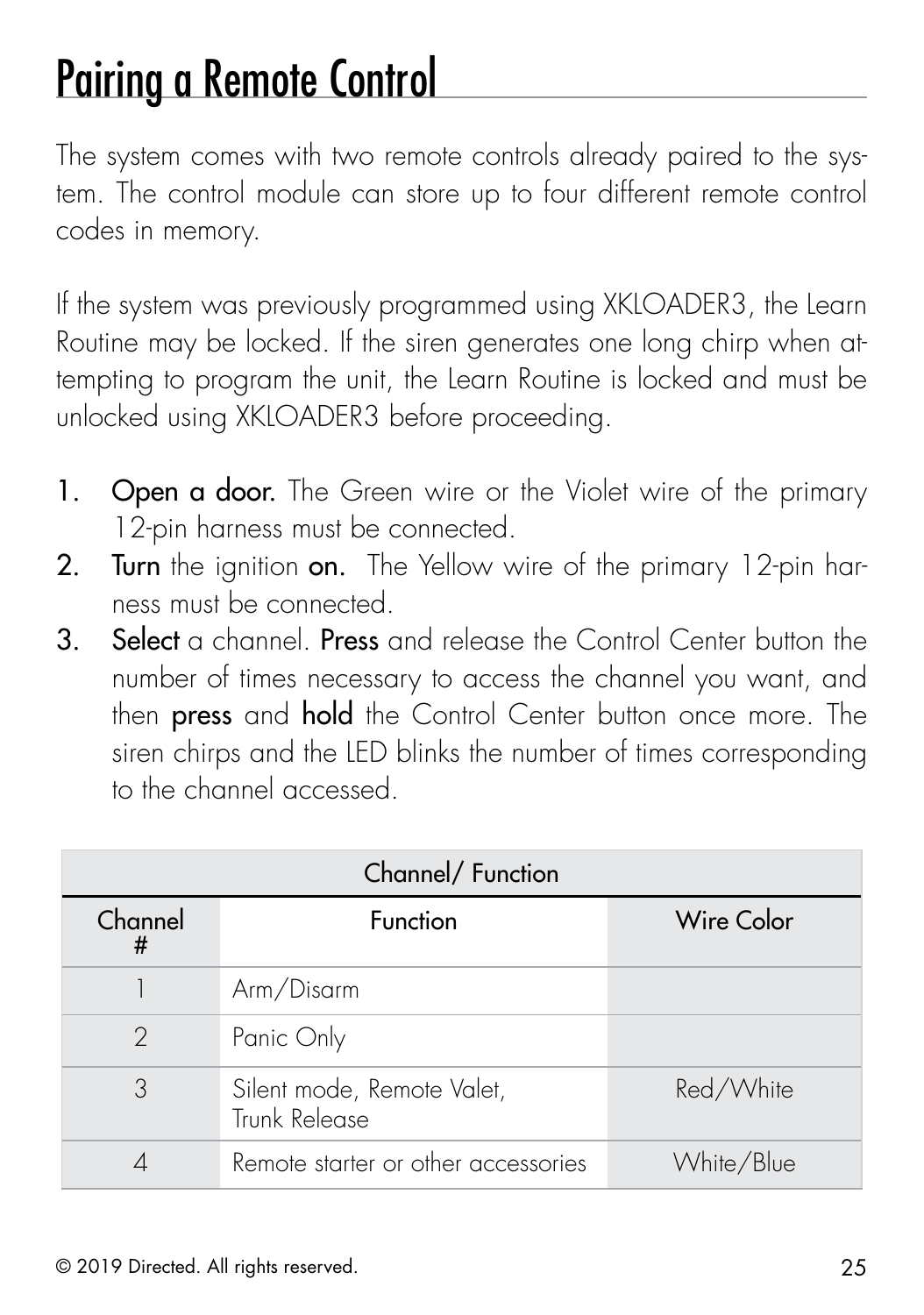| Channel/ Function |                                                 |  |
|-------------------|-------------------------------------------------|--|
|                   | Arm Only                                        |  |
| 6                 | Disarm Only                                     |  |
|                   | Auto learn standard 4- bttn configu-<br>ration* |  |
| 8                 | Auto learn 3-bttn configuration*                |  |
|                   | Delete all transmitters                         |  |

Note: For auto learn configurations, see ["Remote Control Configura](#page-31-1)[tions" on page 28](#page-31-1) of this guide.

4. While **holding** the Control Center button, **press** the button on the remote control you want to assign to the selected channel. The unit chirps indicating successful programming.

Note: It is not possible to teach a remote control button to the system more than once.

Channels 2, 5, 6: Use Channels 2, 5, and 6 to assign the arm, disarm and panic functions to buttons on the remote control. Teaching a button to Channel 5 or Channel 1 erases some memory information, and auxiliary functions may have to be reprogrammed.

Channel 9: If a button from a taught remote is programmed to Channel 9, all remote controls will be erased from memory and system features revert to the default settings.

This is useful when a customer's remote is lost or stolen. All remote controls are erased from the system's memory. You can also start from scratch, if the remote buttons are programmed incorrectly.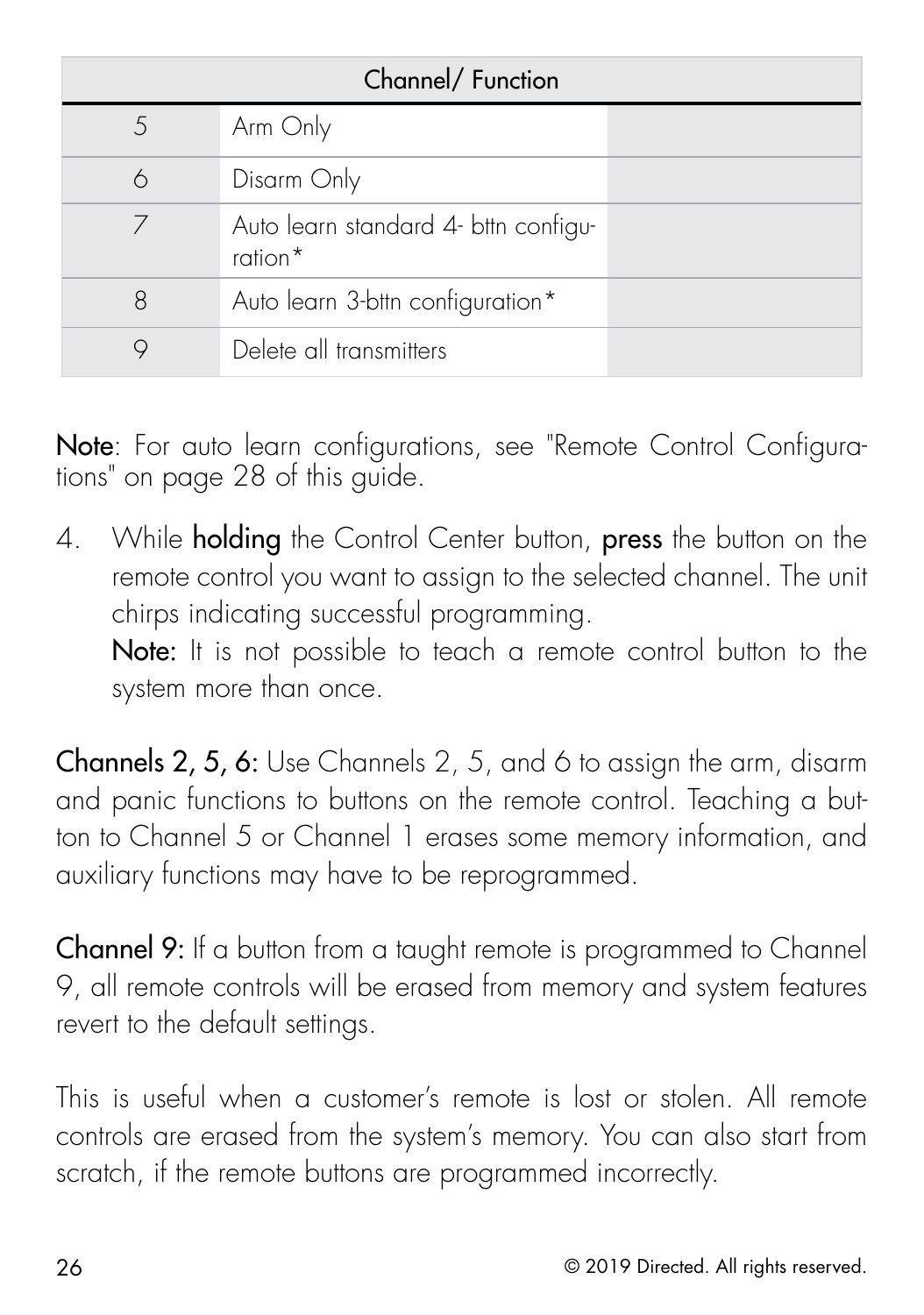5. Release the Control Center button, once the remote control is learned.

#### The Learn Routine is exited if any of the following occurs:

- Ignition is turned off.
- Door is closed
- Control Center button is pressed too many times.
- More than 15 seconds elapse between steps.

One long chirp indicates that the Learn Routine has been exited.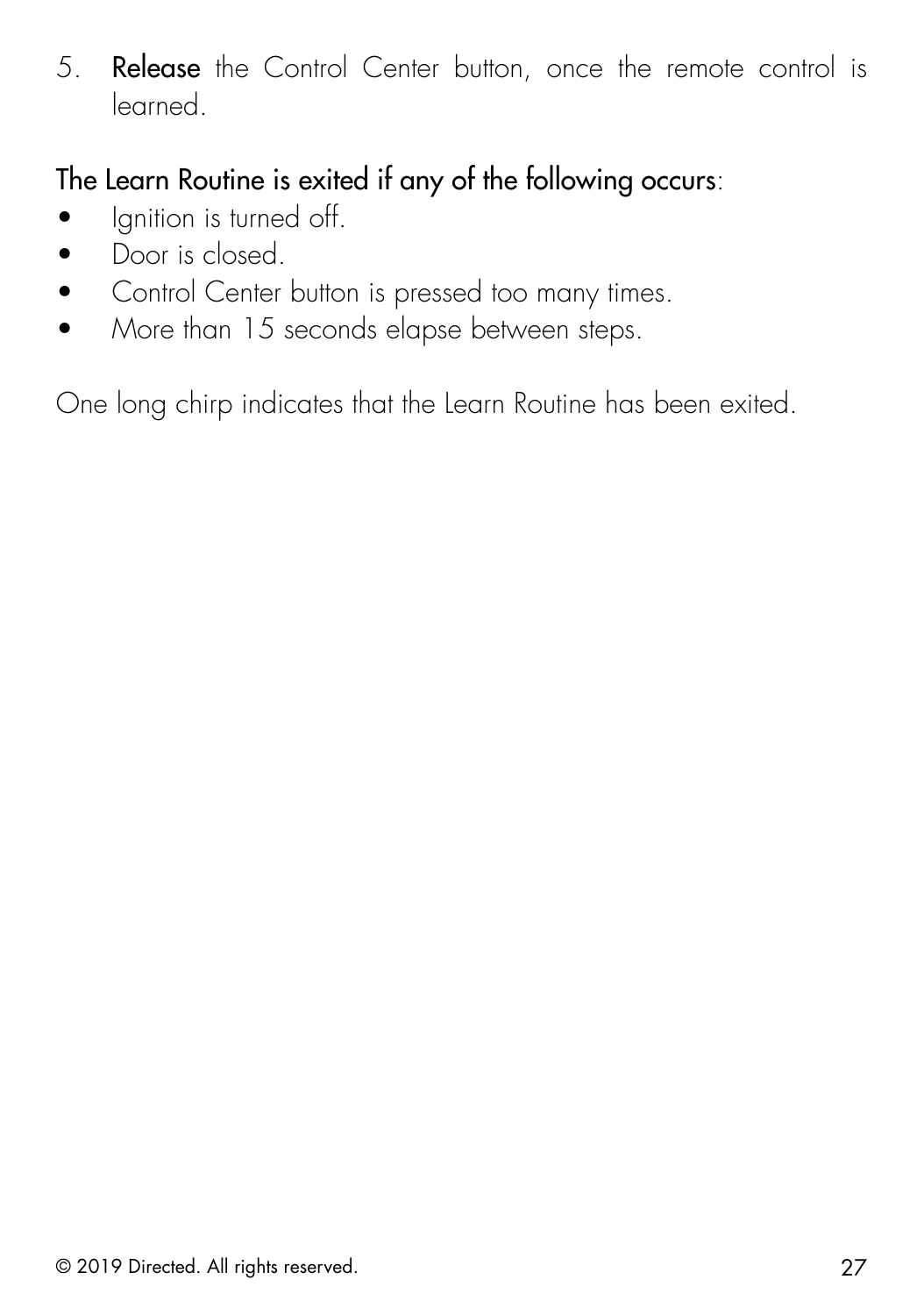# <span id="page-31-1"></span><span id="page-31-0"></span>Remote Control Configurations

The standard four-button 2-way and 1-way remote controls may be programmed using the Auto Learn function in the Learn Routine.

| <b>Standard configuration</b> |                                |
|-------------------------------|--------------------------------|
| Arm                           |                                |
| Disarm                        |                                |
| Channel 2/Silent Mode         | <b>AUX</b>                     |
| Panic                         | $ \mathbf{L} $ or $\mathbf{L}$ |
| Channel 3                     | and                            |

| 3-button configuration (optional, not included) |     |
|-------------------------------------------------|-----|
| Arm/Disarm                                      |     |
| Channel 2/Silent Mode                           | AUX |
| Panic                                           |     |

Note: Multi Level Security Arming feature is not available with the 3-button remote control.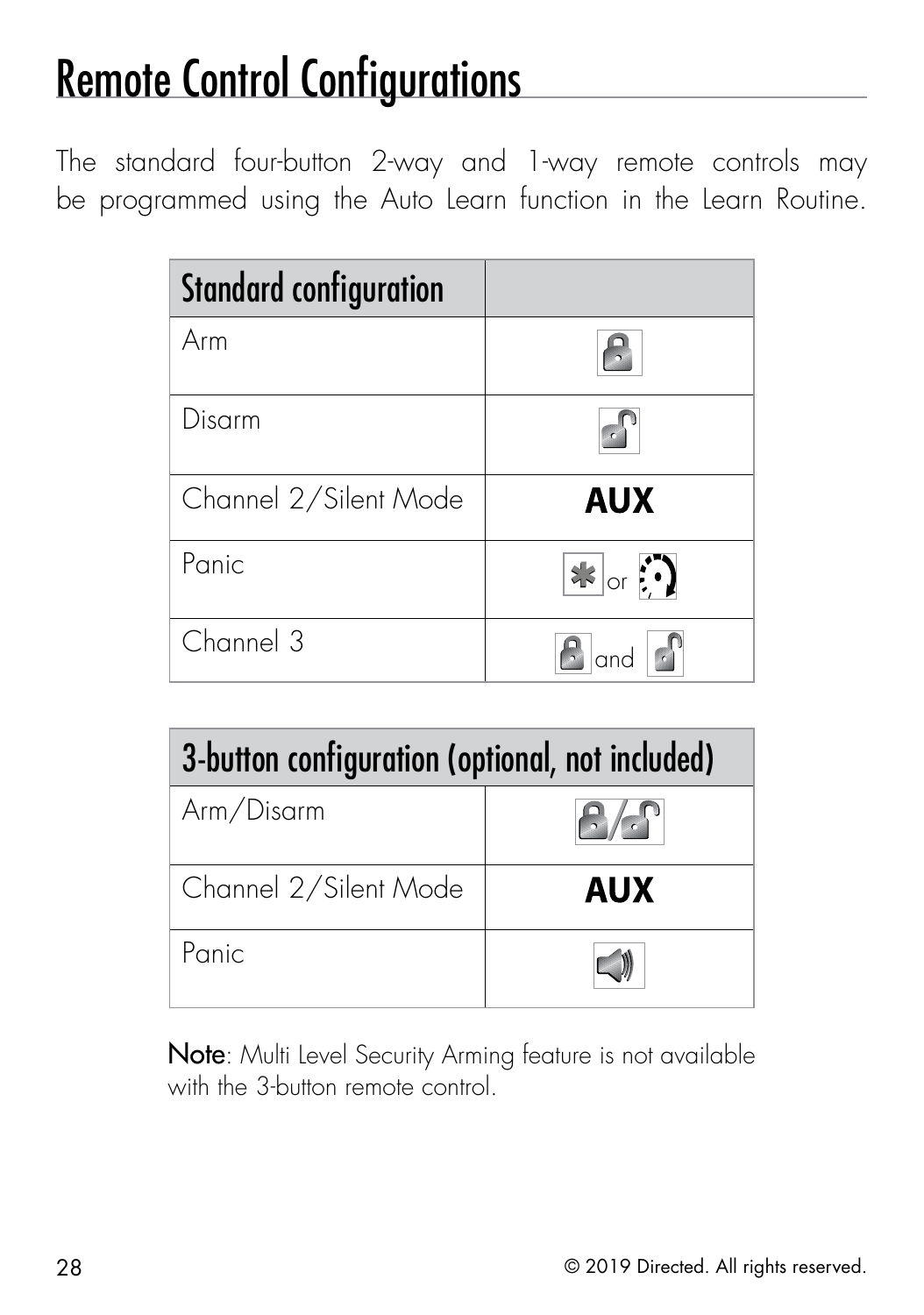### <span id="page-32-0"></span>**Diagnostics**

The system's microprocessor monitors and reports all active and violated zones when arming and disarming. LED flashes indicate the active or violated zone, siren chirps indicate system status.

### Arm/disarm diagnostics

The number of siren chirps indicates the alarm status when arming and disarming. For information on which zone is active or has been violated refer to the Table of Zones.

#### Status Chirps

| Action |               | Chirps   System status         |
|--------|---------------|--------------------------------|
| Arm    |               | Armed                          |
|        | $\mathcal{L}$ | Armed with bypass notification |
| Disarm | $\mathcal{P}$ | Disarmed                       |
|        | 4             | Disarmed with tamper alert     |
|        | 5             | Disarmed/NPC active            |
|        |               |                                |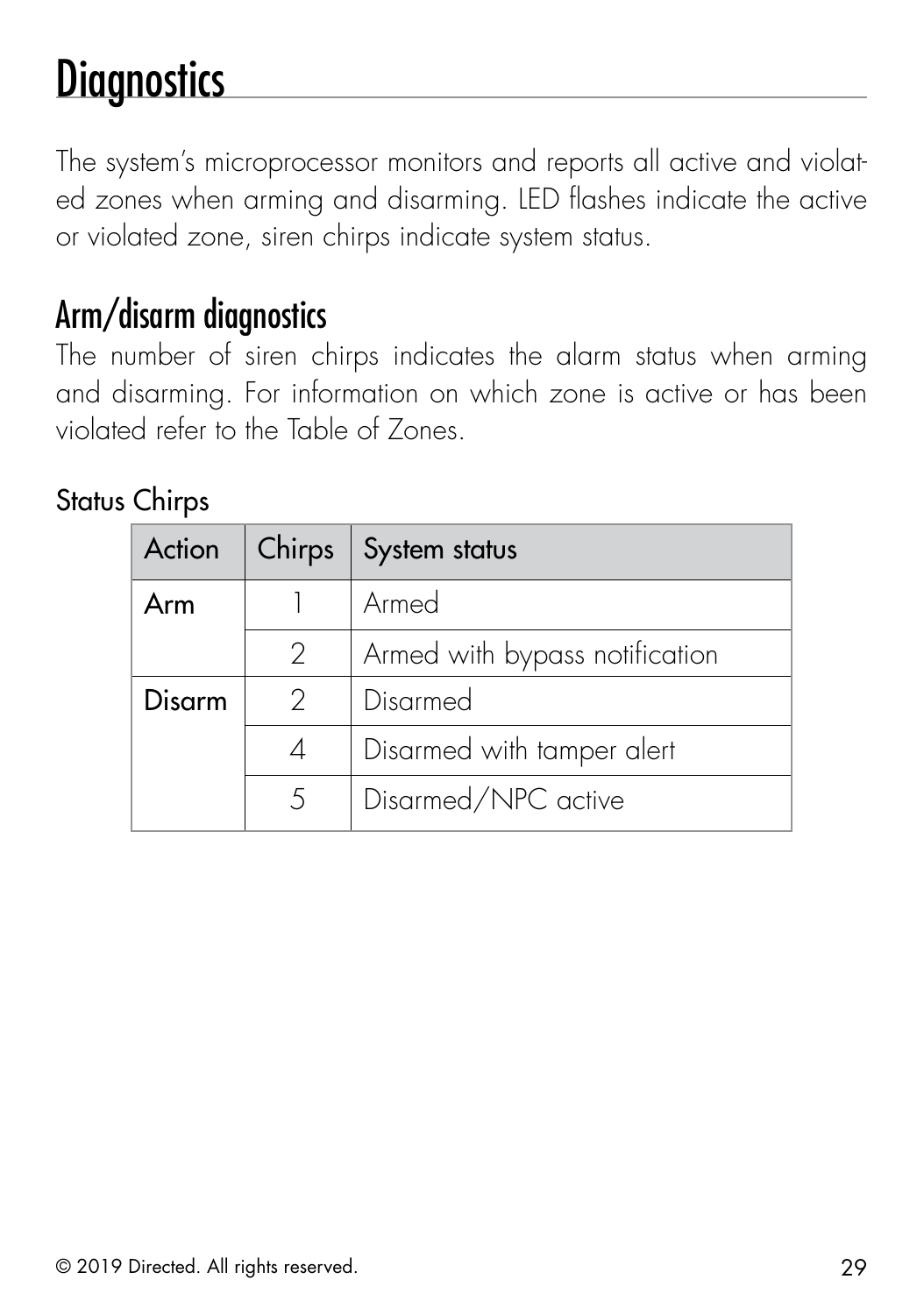### <span id="page-33-0"></span>Table of zones

| Zone          | Trigger type              | Description                                                                                                                                                                                                     |
|---------------|---------------------------|-----------------------------------------------------------------------------------------------------------------------------------------------------------------------------------------------------------------|
| 1             | Instant                   | Blue wire of the primary 12-pin harness Con-<br>nect to optional hood/trunk                                                                                                                                     |
| $\mathcal{P}$ | Onboard<br>shock sensor   | Heavy impact detected by the onboard<br>shock sensor. Armed with bypass notification                                                                                                                            |
| 3             | Two-stage,<br>Progressive | Door switch circuit. Green or Violet wire of<br>the primary 12-pin harness warning to full<br>alarm.                                                                                                            |
| 4             | Multiplexed<br>input      | BLUE and GREEN wires of optional sensor<br>plug. Inputs shorter than 0.8 seconds will<br>trigger a Warn Away response, while inputs<br>longer than 0.8 seconds will instantly trigger<br>a full alarm sequence. |
| 5             | Two-staged                | Ignition input. Yellow wire of the primary 12-<br>pin harness.                                                                                                                                                  |

Note: The Warn Away response does not report on the LED.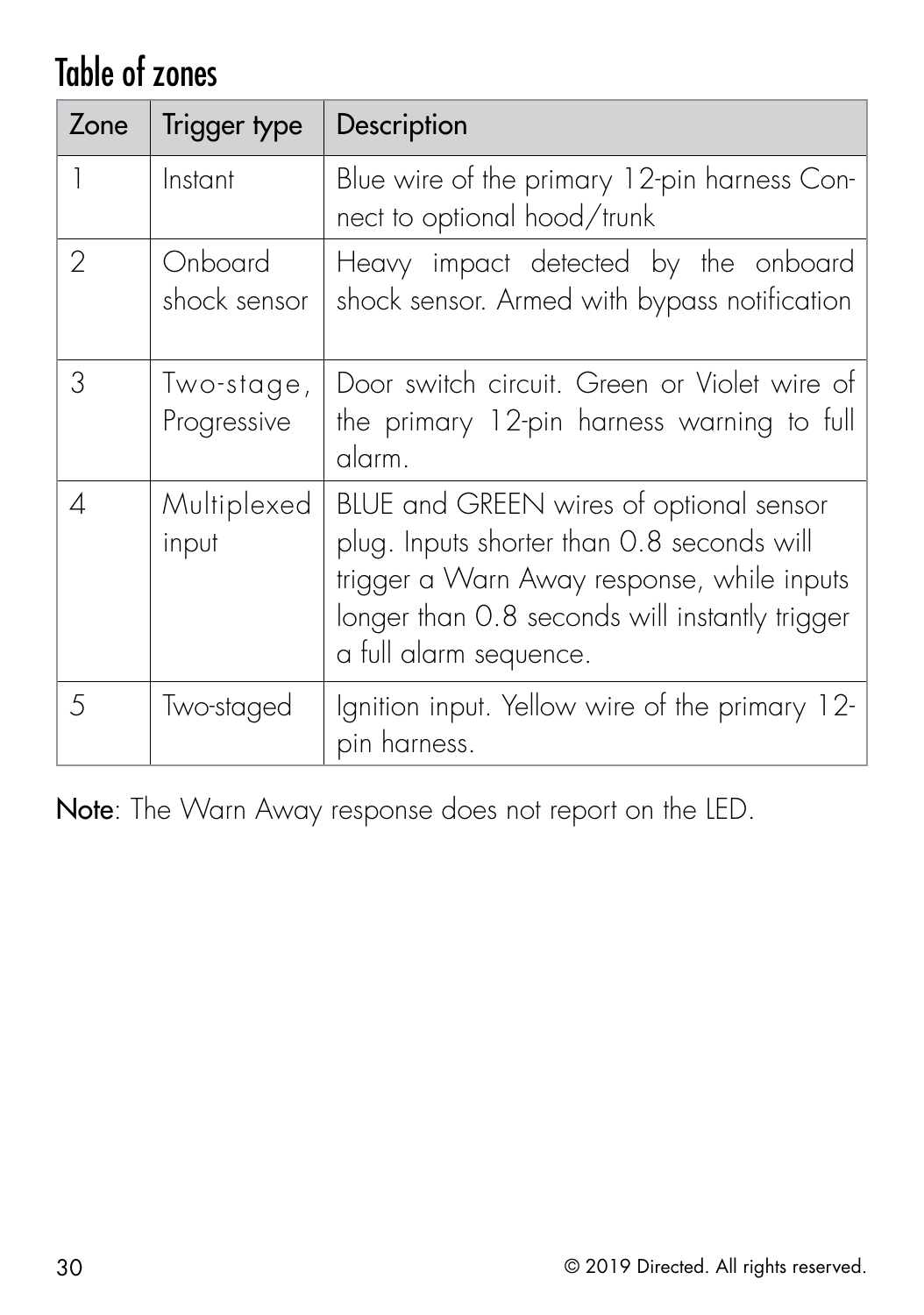### <span id="page-34-0"></span>Long Term Event History

The system stores the last two full triggers in memory. These are not erasable. Each time the unit sees a full trigger, the older of the two triggers in memory will be replaced by the new trigger.

#### To access long term event history:

- 1. With the ignition off, press and hold the Control Center button.
- 2. Turn on the ignition.
- 3. Release the Control Center button.
- 4. Press and release the Control Center button again within five seconds. The LED will flash in groups indicating the last two zones that triggered the unit. The LED will flash for one minute or until the ignition is turned off.

Note: Warning Zone triggers are not stored to memory and will not be reported.

### Multi-Level Security Arming

Multi-Level Security arming allows the operator to select which inputs and sensors are active during a particular arming cycle. For a full description of Multi-Level Security Arming operation for testing purposes refer to the Owner's Guide.

Note: This feature is not available with the optional three-button remote control.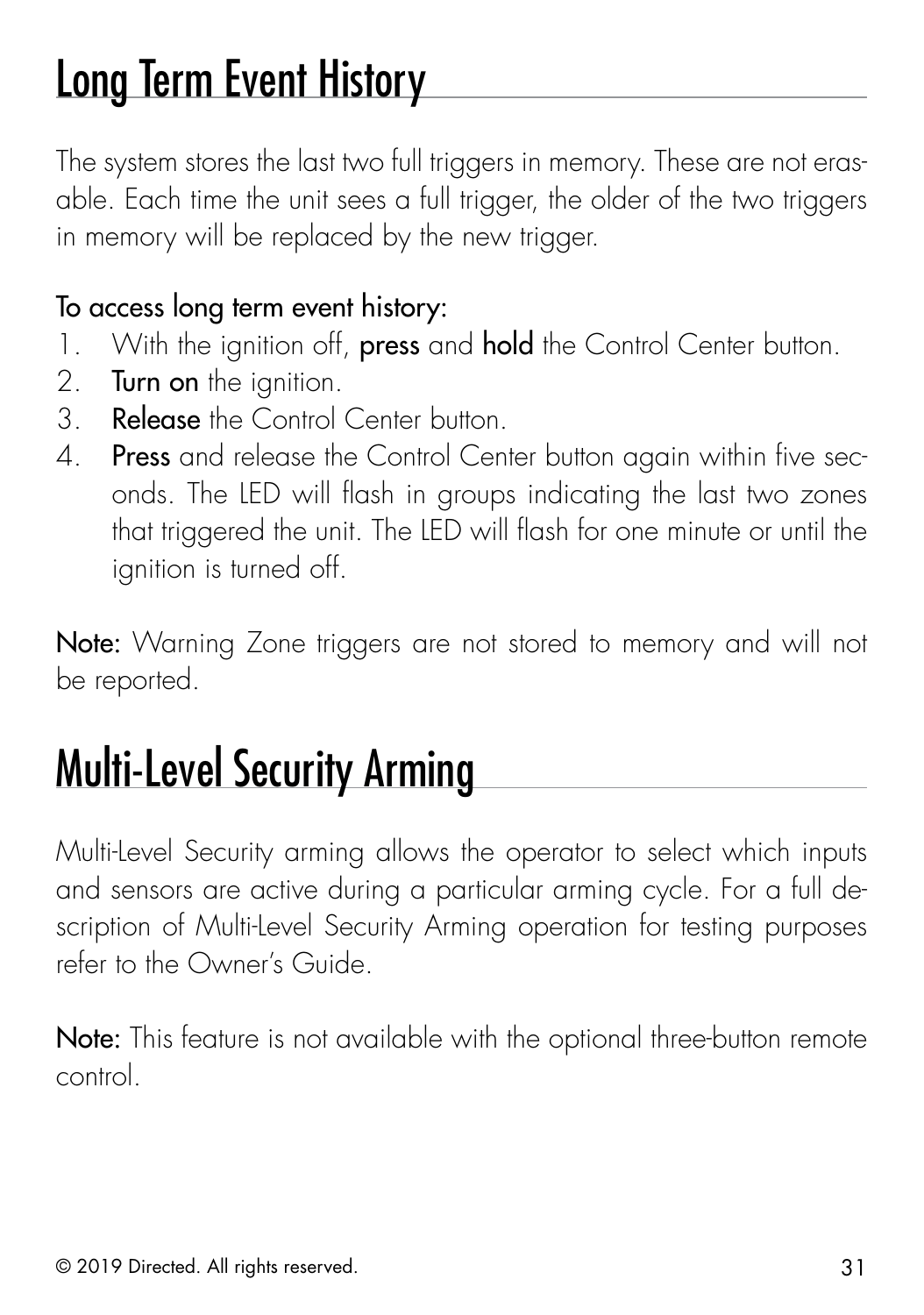# <span id="page-35-0"></span>VRS (Vehicle Recovery System)

VRS is an optional feature designed to disable a vehicle during a carjacking event. It must be programmed in the features menu and the Failsafe Starter Disable must be installed for it to work properly. For operational instructions when testing VRS refer to the Owner's Guide.

### NPC (Nuisance Prevention Circuitry)

NPC bypasses any zone that triggers the system more than three times within a one-hour period. For a full description of NPC operations refer to the Owner's Guide.

Important: When testing the systems sensor and trigger inputs reset NPC by turning on the ignition after every third system trigger.

# Rapid Resume Logic

Rapid Resume Logic ensures that when the system is powered up it returns to the same state it was in before power was disconnected. For a full description of Rapid Resume Logic refer to the Owner's Guide.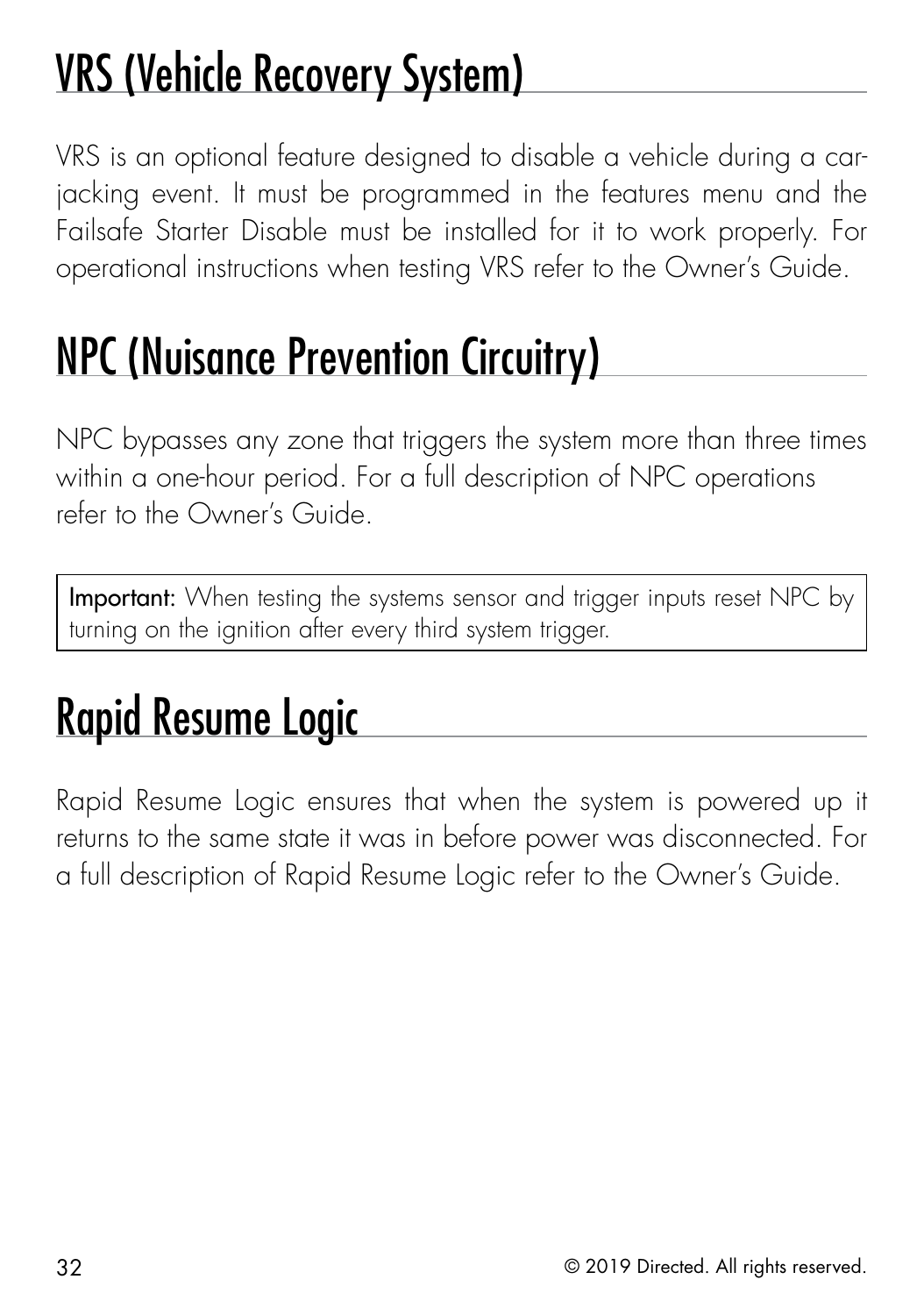### <span id="page-36-0"></span>Troubleshooting: Security

#### Starter Disable doesn't work.

- Is the correct starter wire being interrupted? If the car starts when the starter disable relay is completely disconnected, the wrong starter wire has been cut and interrupted.
- Yellow wire is not connected to true ignition. It is connected to an accessory circuit.

#### Shock sensor doesn't trigger the alarm.

• Has the NPC system been triggered? If so, you will hear five chirps when disarming. To check this, turn the ignition key on and off to clear the NPC from memory, and then retest the shock sensor. For a detailed description of NPC (see Owner's Guide).

#### Door input does not immediately trigger full alarm. Instead, I hear chirps for the first three seconds.

• That's how the Progressive Two-Stage Door Input works! This is the instant response feature of this system. Even if the door is closed immediately, the system provides an instant trigger by chirping, and then progressing to a constant siren.

#### Closing the door triggers the system, but opening the door does not.

• Have you correctly identified the type of door switch system? This happens often when the wrong type of door input has been used.

#### System will not passively arm until it is remotely armed and then disarmed.

• Are the door inputs connected? Is a Blue wire connected to the door trigger wire in the vehicle? Either the Green or the Violet wire of the primary 12-pin harness should be used instead.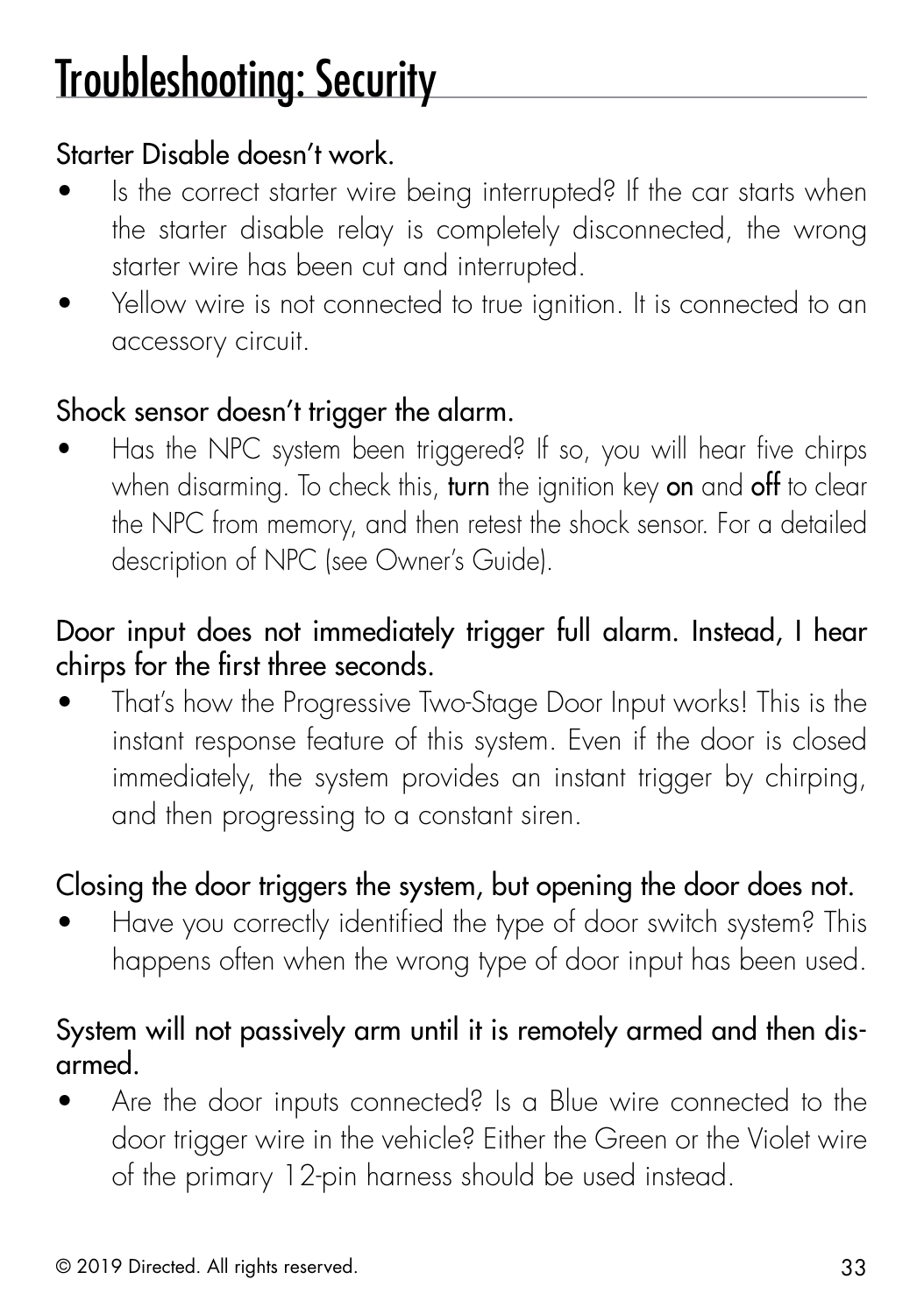Door input does not respond with the progressive trigger, but with immediate full alarm.

- What zone does the LED indicate? If the LED indicates that the impact sensor caused the trigger, the sensor may be detecting the door opening. Reducing the sensitivity or relocating the sensor can often solve this problem.
- If the LED indicates that the door caused the trigger, you may have programmed the progressive door trigger OFF. (See Feature 2-4 in the ["Feature Descriptions" on page 19](#page-22-1) of this guide.)

#### The Control Center button doesn't work or LED doesn't work.

• Make the connector is securely plugged in to the alarm module and Control Center.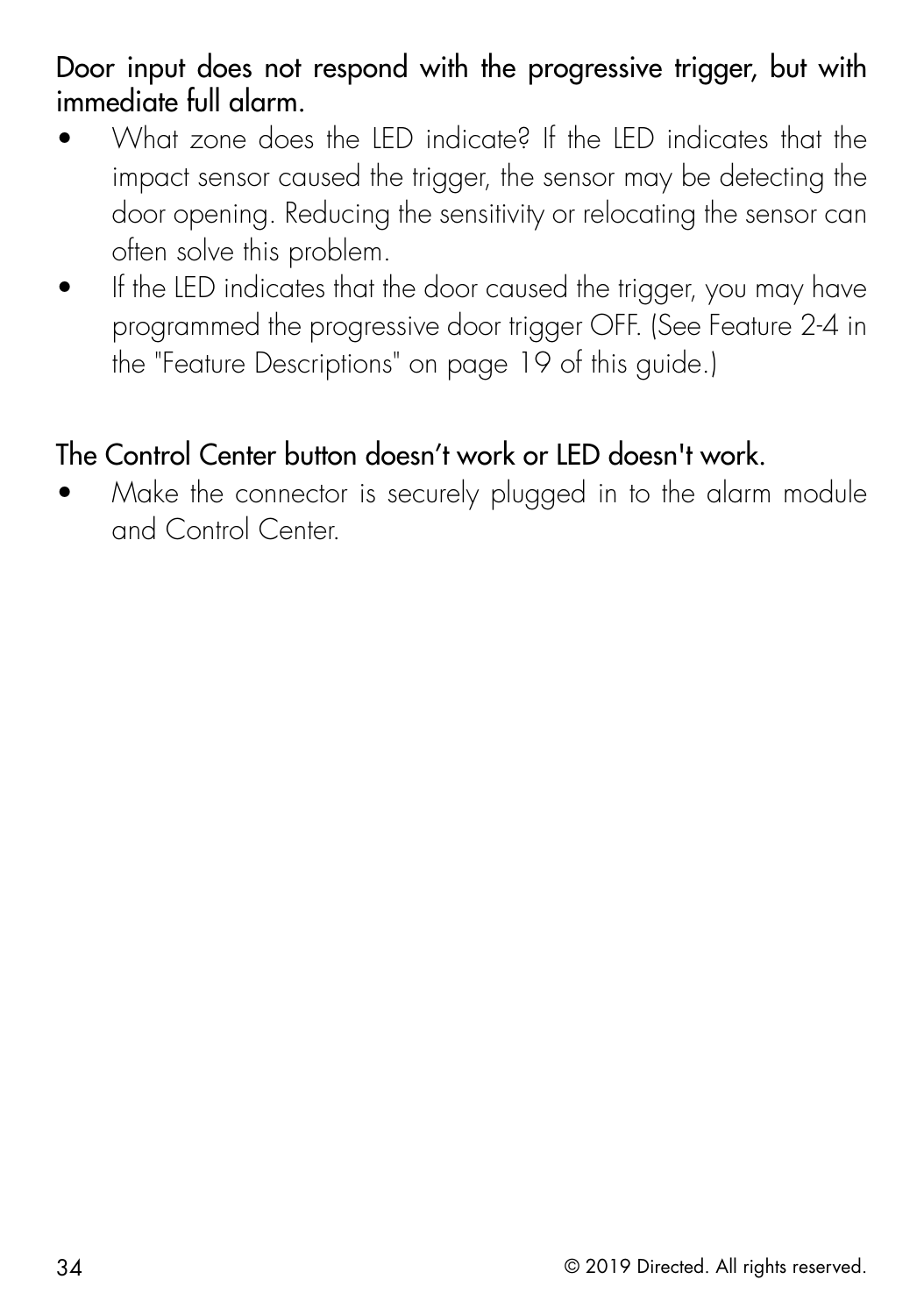### <span id="page-38-0"></span>Government Regulations

This device complies with Part 15 of FCC rules. Operation is subject to the following two conditions: (1) This device may not cause harmful interference, and (2) This device must accept any interference received, including interference that may cause undesirable operation.

This equipment has been tested and found to comply with the limits for a class B digital device, pursuant to Part 15 of the FCC Rules. These limits are designed to provide reasonable protection against harmful interference in a residential installation. This equipment generates and can radiate radio frequency energy and, if not installed and used in accordance with the instruction manual, may cause harmful interference to radio communications. However, there is no guarantee that interference will not occur in a particular installation. If this equipment does cause harmful interference to radio or television, which can be determined by turning the equipment OFF and ON, the user is encouraged to try to correct the interference by one or more of the following measures:

- Reorient or relocate the receiving antenna.
- Increase the separation between the equipment and receiver.
- Connect the equipment into an outlet on a circuit different from that to which the receiver is connected.
- Consult the dealer or an experienced radio / TV technician for help.

#### Remote Controls

To satisfy FCC RF exposure compliance requirements, this device should be used in hand-held, hand operated configurations only. The device and its antenna must maintain a separation distance of 20 cm or more from the person's body, except for the hand and wrists, to satisfy RF exposure compliance. This device is designed to be used in a person's hands and its operating configurations do not support normal transmissions while it is carried in pockets or holsters next to a person's body.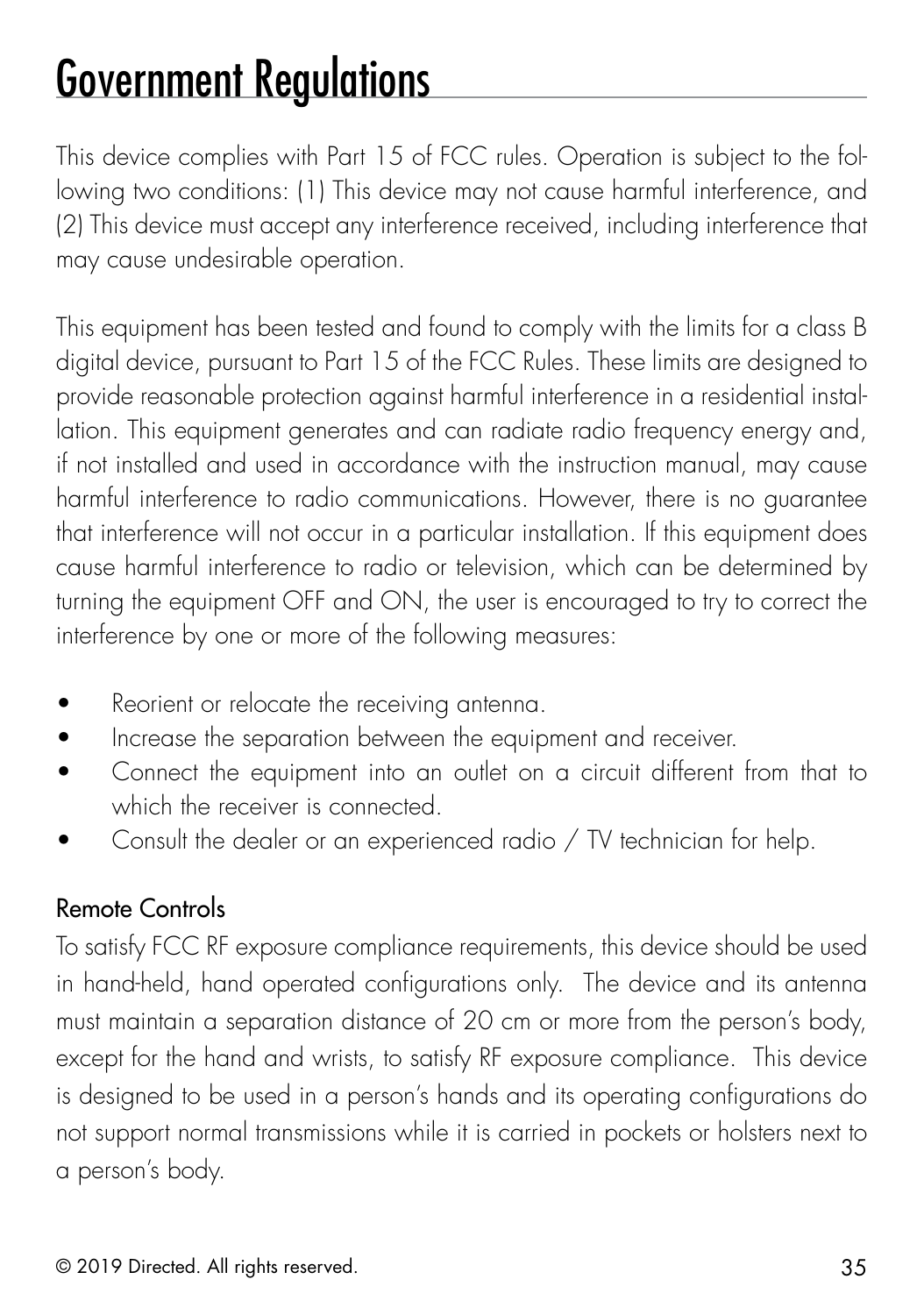#### Receiver antenna

To satisfy FCC RF exposure compliance requirements, the device and its antenna must maintain a separation distance of 20 cm or more from the person's body, except for the hand and wrists, to satisfy RF exposure compliance.

This device complies with the Industry Canada Radio Standards Specification RSS 210. Its use is authorized only on a no-interference, no-protection basis; in other words, this device must not be used if it is determined that it causes harmful interference to services authorized by IC. In addition, the user of this device must accept any radio interference that may be received, even if this interference could affect the operation of the device.

WARNING! Changes or modifications not expressly approved by the party responsible for compliance could void the user's authority to operate this device